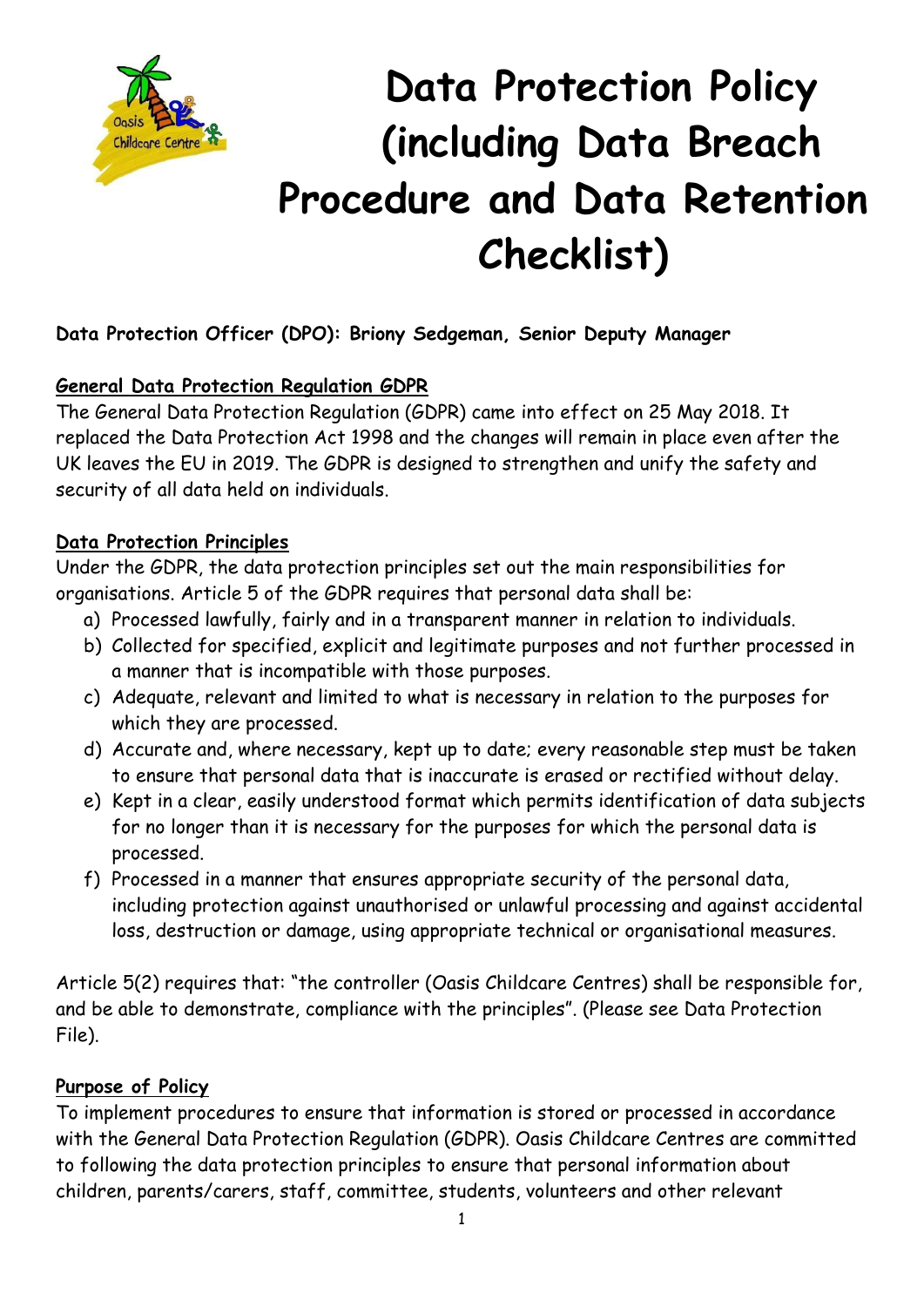professionals/contractors are as secure as possible at all times. This means that Oasis Childcare Centres will:

- Only collect personal information that is relevant to/required for the effective running of the settings. We will inform you of how we intend to use the information when we collect it.
- Inform you when information needs to be shared with third parties, explaining why, with whom and under what circumstance. The only exception would be in the event of a safeguarding concern or lawful obligation.
- Regularly check the quality and accuracy of the information we hold.
- Ensure that information is not held longer than necessary. Please see Data Retention Policy.
- Ensure that when information is authorised for disposal it is disposed of appropriately.
- Ensure appropriate security measures to safeguard personal information, both in paper form and electronically stored on the settings computers/cloud storage.
- Share personal information with others when it is necessary and legally appropriate to do so.
- Set out clear procedures for responding to requests for access to personal information known as 'subject access'.
- Regularly review policies and procedures with staff to support their knowledge and understanding.

We will always follow the guidance of the Information Commissioner's Office (ICO) to ensure our procedures comply with the requirements of the GDPR.

#### **Legislation and Guidance**

This policy meets the requirements of the GDPR and the expected provisions of the Data Protection Act 2018. It is based on guidance published by the Information Commissioner's Office (ICO) on GDPR and the ICO's Code of Practice for Subject Access Requests. It also reflects the ICO's code of practice for the use of CCTV surveillance cameras and personal information.

| Term          | Definition                                                                                                                                                              |  |
|---------------|-------------------------------------------------------------------------------------------------------------------------------------------------------------------------|--|
| Personal Data | Any information relating to an identified, or<br>identifiable, individual.                                                                                              |  |
|               | This may include the individual's:<br>• Name (including initials)<br>• Date of Birth<br>• Address<br>Telephone number<br><b>Bank details</b><br>• Identification number |  |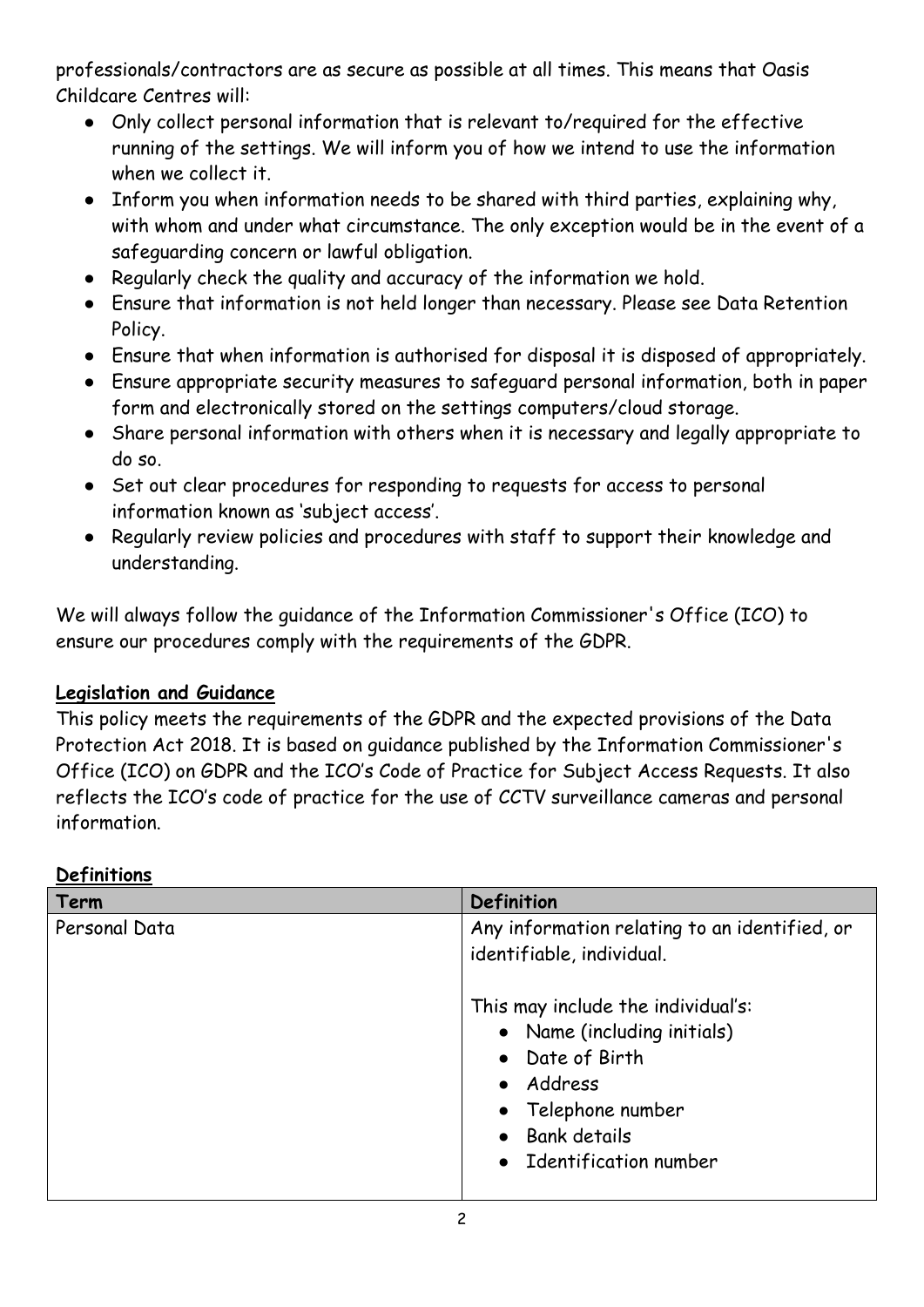|                                     | It may also include factors specific to the     |  |  |
|-------------------------------------|-------------------------------------------------|--|--|
|                                     | individual's physical, physiological, genetic,  |  |  |
|                                     | mental, economic, cultural or social identity.  |  |  |
| Special categories of personal data | Personal data which is more sensitive and,      |  |  |
|                                     | therefore, requires higher levels of            |  |  |
|                                     | protection. This includes information about     |  |  |
|                                     | an individual's:                                |  |  |
|                                     | Racial or ethnic origin                         |  |  |
|                                     | Political opinions                              |  |  |
|                                     | Religious or philosophical beliefs              |  |  |
|                                     | Trade union membership                          |  |  |
|                                     | • Genetics                                      |  |  |
|                                     | Biometrics (such as fingertips, retina          |  |  |
|                                     | and iris patterns), where used for              |  |  |
|                                     | identification purposes                         |  |  |
|                                     | Health - physical or mental                     |  |  |
|                                     | Sexual orientation                              |  |  |
| Processing                          | Anything done with personal data, such as       |  |  |
|                                     | collecting, recording, organising, structuring, |  |  |
|                                     | storing, adapting, altering, retrieving, using, |  |  |
|                                     | disseminating, erasing or destroying.           |  |  |
|                                     |                                                 |  |  |
|                                     | Processing can be automated or manual.          |  |  |
| Data subject                        | The identified or identifiable individual       |  |  |
|                                     | whose personal data is held or processed.       |  |  |
| Data controller                     | A person or organisation that determines the    |  |  |
|                                     | purposes and the means of processing of         |  |  |
|                                     | personal data.                                  |  |  |
| Data processor                      | A person or other body, other than an           |  |  |
|                                     | employee of the data controller, who            |  |  |
|                                     | processes personal data on behalf of the        |  |  |
|                                     | data controller.                                |  |  |
| Personal data breach                | A breach of security leading to the             |  |  |
|                                     | accidental or unlawful destruction, loss,       |  |  |
|                                     | alteration, unauthorised disclosure of, or      |  |  |
|                                     | access to personal data.                        |  |  |

# **The Data Controller**

Oasis Childcare Centres process personal data relating to children, parents, staff, committee members, students, volunteers, visitors and other relevant professionals, and therefore is a data controller. The setting is registered as a data controller with the ICO and will renew this registration annually or as otherwise required by law.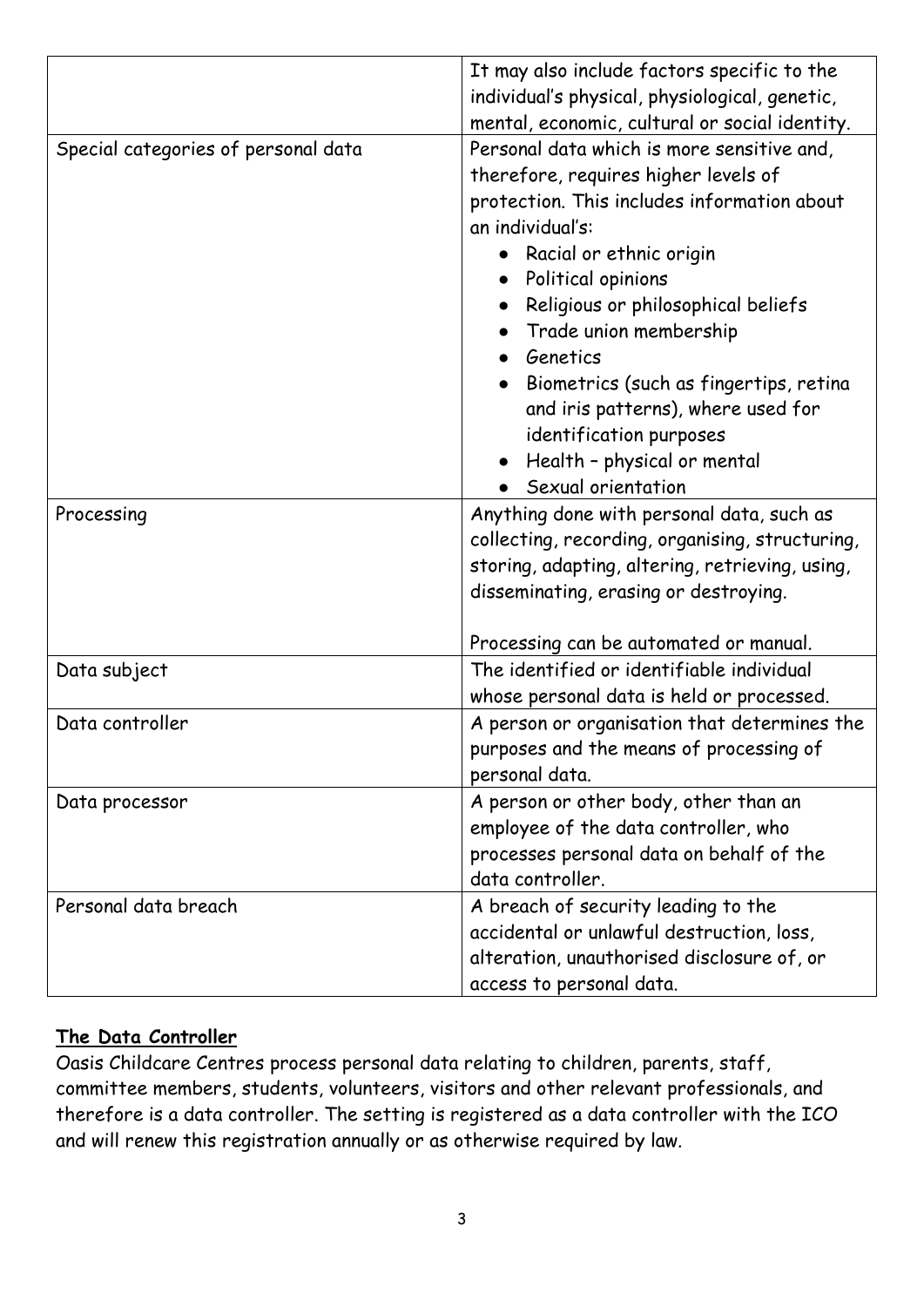#### **Roles and Responsibilities**

# **Data Protection Officer (DPO): Briony Sedgeman, Senior Deputy Manager**

All staff members are responsible for ensuring that personal information about children, parents/carers, colleagues, committee members and other relevant professionals is not shared with individuals outside the setting (please also see Confidentiality Policy). The DPO is responsible for ensuring that all personal information is kept safe and secure and in compliance with the GDPR. The DPO is also responsible for responding to any suspected and/or confirmed data breaches (please see Data Breach Procedure).

#### **Collecting Personal Data**

We will only collect personal data for specified, explicit and legitimate reasons. We will explain these reasons to individuals when we first collect their data. If personal data is required for reasons other than those given when we first obtained the data, we will inform the individuals concerned prior to using their information and seek consent where necessary.

# **Lawful Bases for Processing**

The lawful bases for processing are set out in Article 6 of the GDPR. At least one of these must apply when processing personal information:

- a) **Consent:** an individual has given clear consent for an organisation to process their personal data for a specific purpose.
- b) **Contract:** the processing is necessary for a contract between an individual and an organisation, or because an organisation has asked an individual to take specific steps before entering into a contract.
- c) **Legal Obligation:** the processing is necessary for an organisation to comply with the law (not including contractual obligations).
- d) **Vital Interests:** the processing is necessary to protect someone's life.
- e) **Public Task:** the processing is necessary for an organisation to perform a task in the public interest or for the organisations official functions, and the task or function has a clear basis in law.
- f) **Legitimate Interests:** the processing is necessary for the organisations legitimate interests or the legitimate interests of a third party unless there is a good reason to protect the individual's personal data which overrides those legitimate interests. (This cannot apply to public authorities processing data to perform an official task).

Please see Data Inventory in Data Protection File, which is stored securely in the main office.

#### **Data Storage and Access**

At Oasis Childcare Centres we are committed to protecting personal data and keeping it safe from unauthorised or unlawful access, alteration, processing or disclosure, and against accidental or unlawful loss, destruction or damage. We collect and process personal data on children, parents, staff, committee members, students, volunteers, visitors and other relevant professionals, which includes: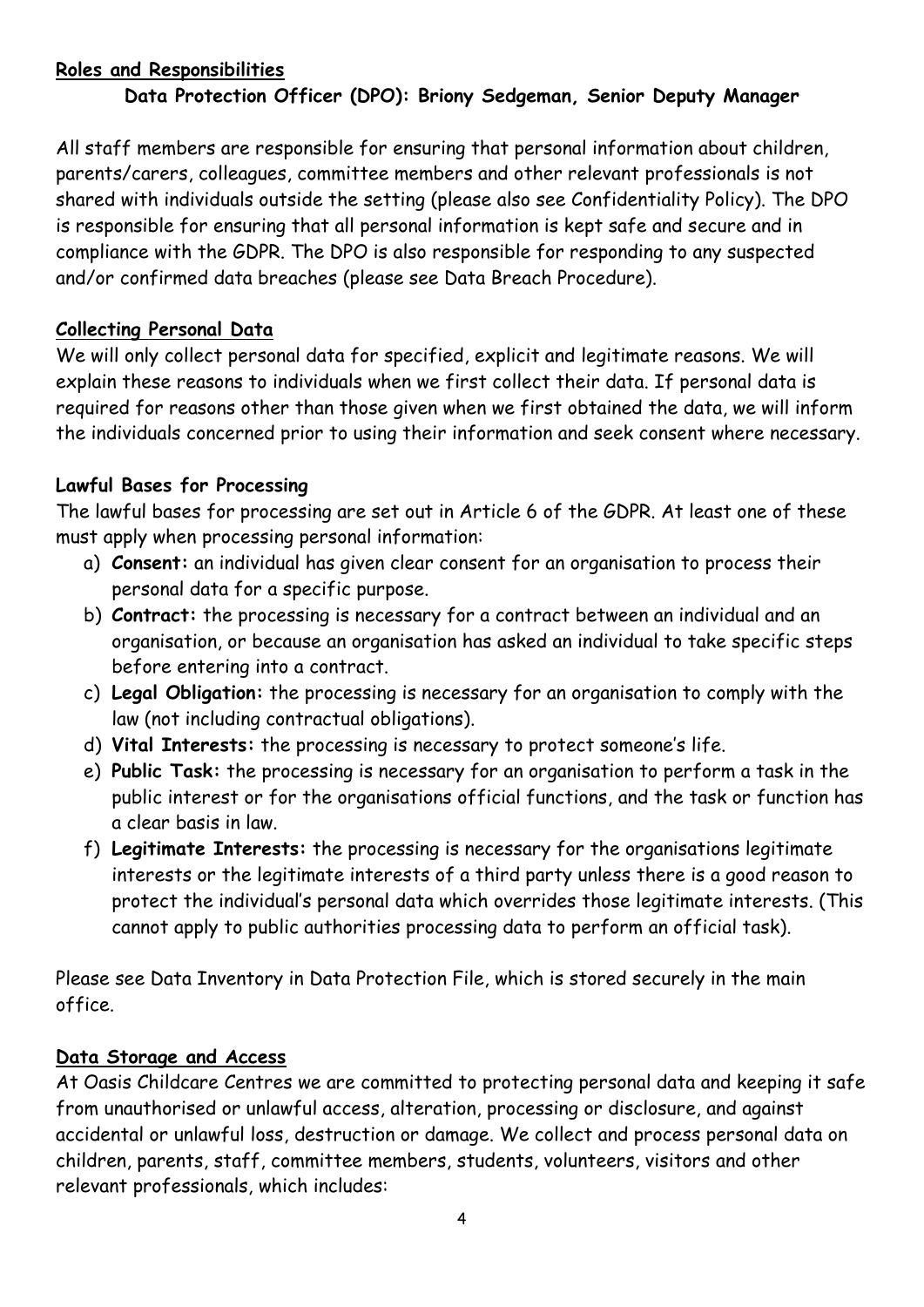- Children's details such as name, address, date of birth, birth certificate/passport reference number, medical/allergy information, name of health visitor and any other professionals involved with the child,
- Parents/carers details such as name, address, date of birth, telephone number, email address, national insurance number, bank details. We also include on registration forms the name of parent/parents with parental responsibility and name of person with whom the child resides.
- Emergency contact details telephone numbers of children's family members or family friends to contact in the event of an emergency if unable to contact parents.
- Staff information such as name, date of birth, address, telephone numbers, email address, bank details, national insurance number, qualifications, medical/allergy information, emergency contact details, DBS information (please see Policy for Secure Storage, Handling, Use, Retention and Disposal of Disclosures and Disclosure Information).
- Committee members such as name, date of birth, address, telephone numbers, email address, DBS information (please see Policy for Secure Storage, Handling, Use, Retention and Disposal of Disclosures and Disclosure Information).
- Outside contractors such as name, address, date of birth, telephone number, email address, bank details, DBS information (please see Policy for Secure Storage, Handling, Use, Retention and Disposal of Disclosures and Disclosure Information).

Other information includes:

- Accident forms
- Incident forms
- Medication records
- Signing in and out records
- Sleep charts
- Nappy change records
- Weekly attendance registers
- Learning Journals (including All About Me forms, weekly observations, termly assessments, Early Communication Assessment Tool (ECAT) and cohort tracking)
- Individual Educational Plans (IEP's)/Special Educational Needs (SEN) reports
- Absence/Sickness record for children
- Staff sickness records (including any doctors notes)
- Staff supervision records

Personal information may be stored in two forms:

- 1. Paper: Personal information about children, parents/carers, staff, committee and other relevant professionals is stored securely in the main office which is kept locked at all times when not in use. Individual staff/children/committee files, which contain confidential and sensitive information, are securely stored in lockable, non-portable filing cabinets and access is restricted to relevant members of staff.
- 2. Electronically: any information that is stored on the settings internet cloud storage/computers will be held in accordance with the GDPR. All staff have individual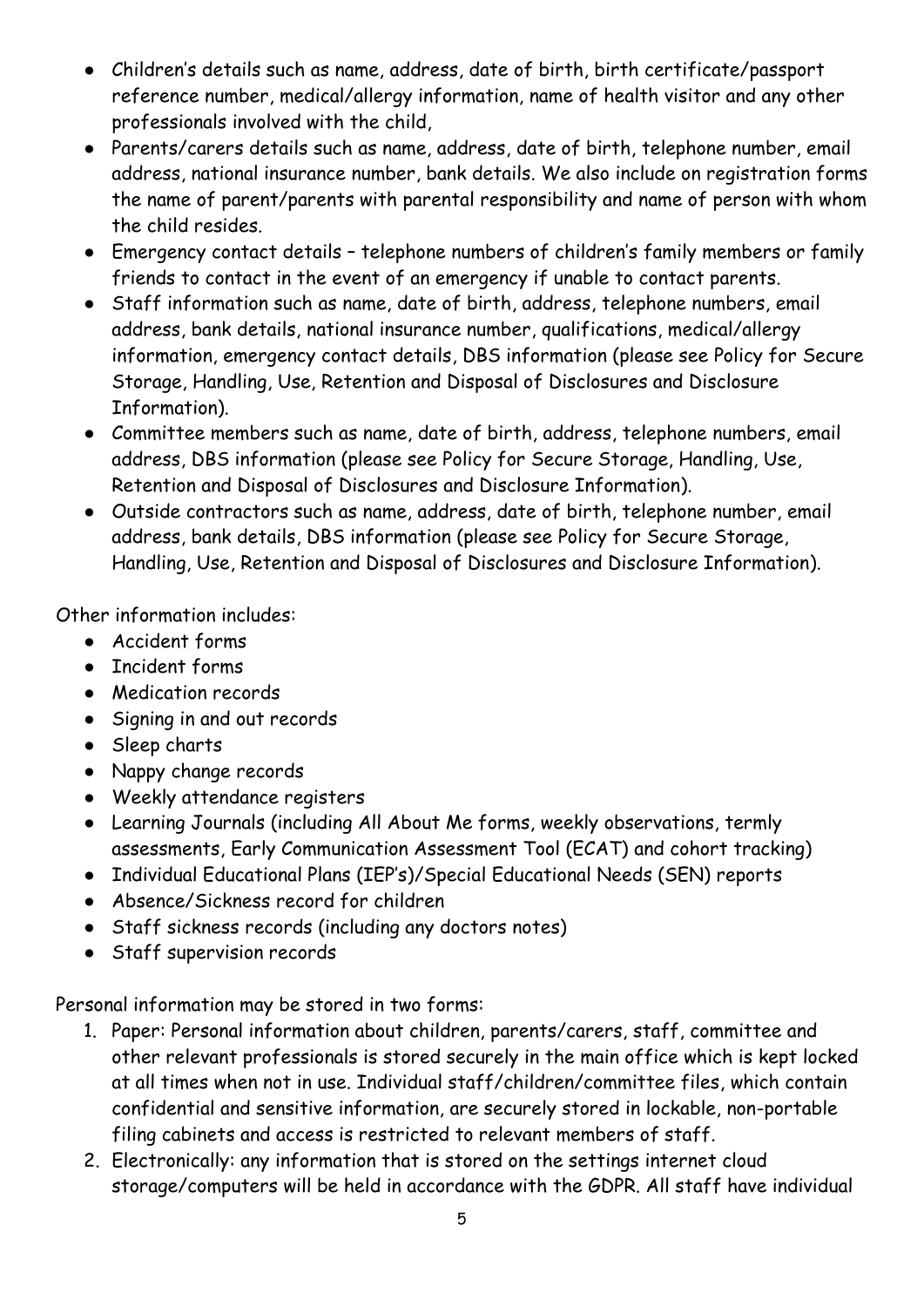logins for the main computers and cloud storage, with a hierarchy of access to the relevant information and data for their role. All documents that contain sensitive information are password protected and access to these files is restricted to the relevant members of staff. The settings internet access is password protected and the password is only shared with relevant staff and professionals. The setting's internet network is protected by firewall systems provided by IP Office Solutions (please see E-Safety Policy).

At Ludgvan Oasis Childcare Centre we have two main computer workstations which are located in the office. Screens are positioned away from the view of people accessing the setting (parents/carers, other professionals, visitors to the setting), and all staff members remain conscious of casual observers at all times when working at these stations. If staff members leave the workstations for any reason, they must ensure that they lock the computer to restrict other users accessing confidential/sensitive information. The setting also has three laptop computers; two that are accessed by all staff to use the interactive whiteboard and complete paperwork. Both laptops are password protected and remain on site at all times. All staff have individual logins with different levels of user access depending on their roles. The other laptop is used by the Centre Manager only and may, on occasions, be taken off site to complete necessary paperwork tasks. This laptop is encrypted and password protected. Access to sensitive and confidential information is also password protected.

We have 3 mobile tablet devices for staff to use; one in each of the learning rooms. These provide staff with quick access to MyConcerns to report a safeguarding concern (please see Child Protection/Safeguarding Policy). Each of the tablets are password protected and all staff members have an individual MyConcerns login, which provides a hierarchy of access to sensitive information depending on their role. When making a referral using the tablets, staff must ensure that the screen is out of sight from casual observers and they must not leave the tablet unsupervised whilst logged in to MyConcern. Once they have finished making a referral, staff must ensure that they sign out from MyConcerns immediately and return the tablet to its safe storage place. The mobile tablet devices must remain on site at all times.

#### **Accuracy of Personal Data**

Oasis Childcare Centre strives to ensure that the personal information we hold on site is accurate and up to date. Regular reminders are issued to parents via the monthly newsletters and new contact detail forms are given out every 12 months. Regular reminders are also given to staff via our staff meetings and all staff are required to complete a new contact details form every year as part of their Formal Supervision. The settings Administrator ensures that all personal information is updated when changes occur and ensures that any changes shared with necessary third parties where relevant (such as the Local Authority Funding team).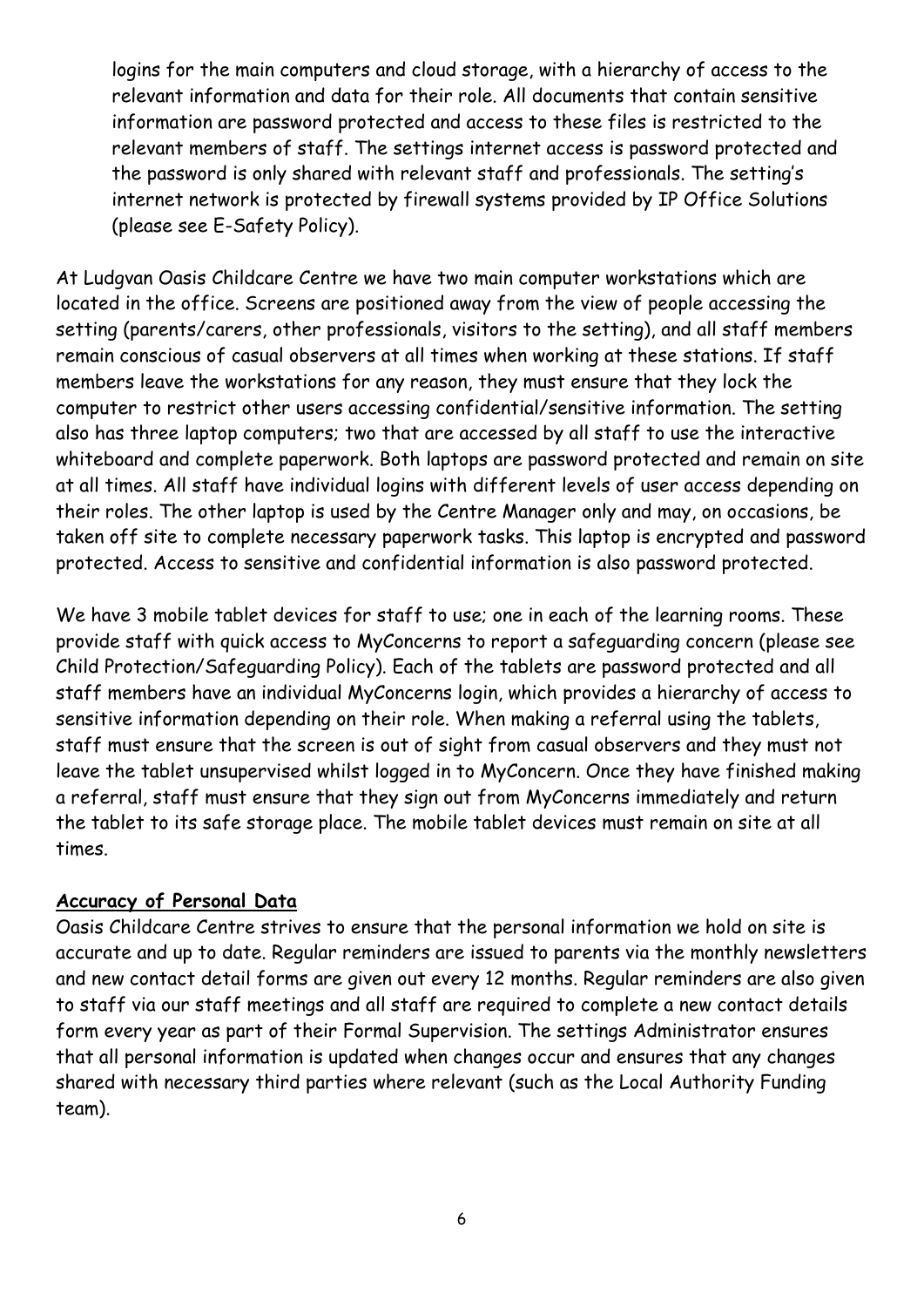#### **Data Disclosures**

Personal information regarding children, parents, staff, committee members, students, volunteers, visitors and other relevant professionals will only be shared with third party individuals or organisations with prior consent. However, in exceptional circumstances personal information will be shared with third party organisations without prior consent when we are legally required to do so. This includes:

- In the event of a safeguarding concern (please see Child Protection Policy)
- The prevention or detection of crime and/or fraud
- The apprehension or prosecution of offenders
- The assessment of collection of tax owed to HMRC
- In connection with legal proceedings
- Research and statistical purposes, as long as personal data is sufficiently anonymised or consent has been provided.

We may also share personal data with emergency services and local authorities to help them respond to an emergency situation that affects any of our children, families or staff.

Any personal data that is required to be transferred to a country or territory outside of the European Economic Area (EEA), we will shared in accordance with data protection law.

# **Subject Access Requests**

Under the new GDPR guidelines, individuals have the right to make a 'subject access request' to gain access to the personal information we hold on them. This enables individuals to be aware of and verify the lawfulness of the processing. We will not charge a fee to access your personal data or to exercise any of the other rights under data protection laws. However, we may charge a reasonable fee if your request for access is clearly unfounded or excessive. Alternatively, we may refuse to comply with the request in such circumstances.

All 'Subject Access Requests' must be made in writing addressed to Lorna Trudgeon, Senior Manager (please see Appendix A: Data subject access request form). Requests will be acknowledged in writing within five working days and the information must be provided within one month of receipt of the initial 'Subject Access Request'. In the event of receiving complex or numerous requests, the compliance period can be extended to three months. If this is the case, the individual must be informed within one month of the receipt of the request and explain why the extension is necessary.

If the request is unfounded or excessive, we may refuse to act on it, or charge a reasonable fee that takes into account administrative costs.

A request will be deemed unfounded or excessive if it is repetitive, or asks for further copies of the same information.

When we refuse a request, we will tell the individual why, and explain their right to complain to the ICO.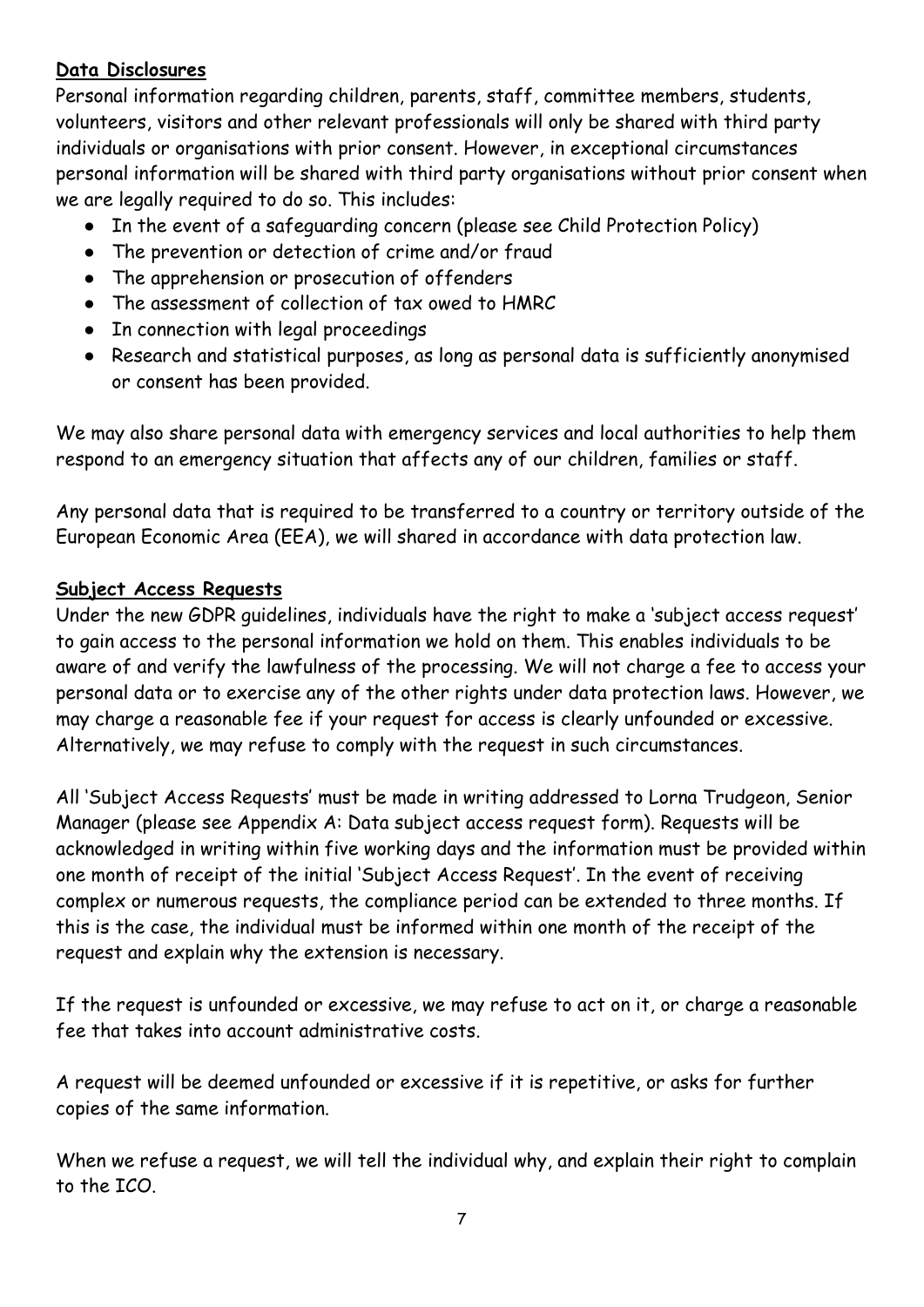# **Data Protection Rights of the Individual**

In addition to the right to make a subject access request (see above), and to receive information when we are collecting their data about how we use and process it, individuals also have the right to:

- Withdraw their consent to processing at any time
- Ask us to rectify, erase or restrict processing of their personal data, or object to the processing of their personal data (in certain circumstances)
- Prevent use of their personal data for direct marketing
- Challenge processing which has been justified on the basis of public interest
- Request a copy of agreements under which their personal data is transferred outside of the European Economic Area (EEA)
- Object to decisions based solely on automated decision making or profiling (decisions taken with no human involvement, that might negatively affect them)
- Prevent processing that is likely to cause damage or distress
- Be notified of a data breach in certain circumstances
- Make a complaint to the ICO
- Ask for their personal data to be transferred to a third party in a structured, commonly used and machine-readable format (in certain circumstances)

All requests listed above should be submitted in writing to Lorna Trudgeon, Senior Manager.

# **Retention and Disposal of information**

We will only retain your personal information for as long as necessary to fulfil the purposes we collected it for, including for the purposes of satisfying any legal, accounting, or reporting requirements.

To determine the appropriate retention period for personal data, we consider the amount, nature, and sensitivity of the personal data, the potential risk of harm from unauthorised use or disclosure of your personal data, the purposes for which we process your personal data and whether we can achieve those purposes through other means, and the applicable legal requirements. Please see Data Retention Policy for details.

In some circumstances, we may anonymise your personal information so that it can no longer be associated with you, in which case we may use such information without further notice to you.

Personal data that is no longer required will be disposed of securely; paper files will be shredded on site and electronic files will be permanently deleted. We will also securely dispose of any personal data that has become inaccurate or out of date, where we are unable to rectify or update it.

# **CCTV**

We have 12 CCTV cameras installed in various locations around the setting. Lorna Trudgeon, Senior Manager, is responsible for the control of images and their purpose, and we adhere to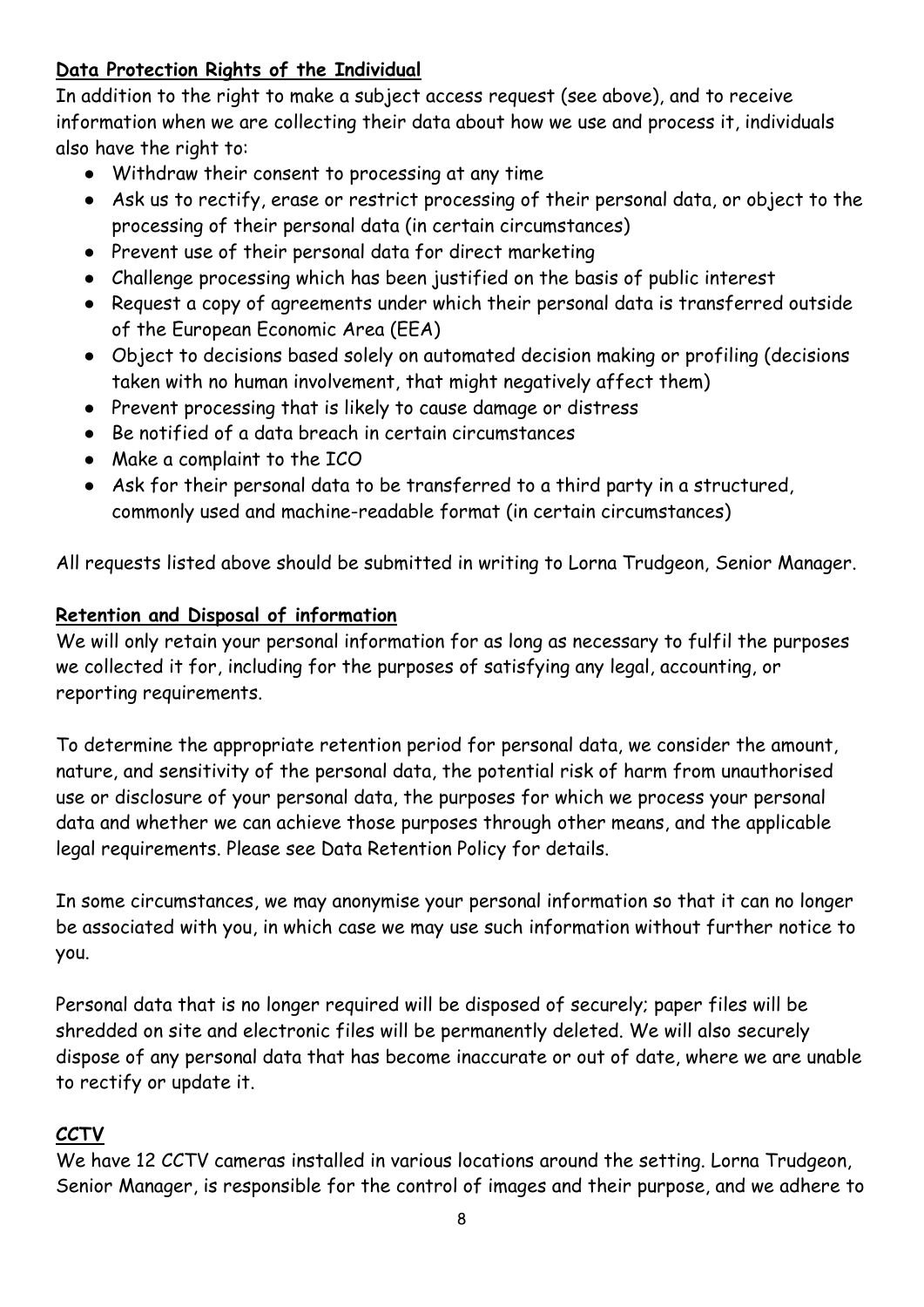the ICO's code of practice for the use of CCTV. The security cameras are clearly visible and prominent signs are displayed across the setting to explain that CCTV is in use.

The CCTV is used to safeguard the children as well as staff and other adults on the premises. The security of the premises is also recorded when the setting is closed, which includes the outdoor area.

Management may decide to use the CCTV as part of staff supervision and monitoring practices of staff throughout the setting. This will be discussed with individual staff members and a written supervision form will be kept on their employment records; this supports the quality and delivery of our service. All benefits from installing CCTV at the setting have been considered.

The CCTV footage is stored locally on the hard drive for 2-3 weeks, which is located in the staff room. In the event of footage being required to support a safeguarding concern, criminal offence or any other practices deemed inappropriate by management, individuals concerned will be informed. Images will be recorded onto a USB memory stick and securely stored in a locked cabinet, which is only accessible by Management. Images will be removed from the USB memory stick when they are no longer required.

During inductions, all new staff and potential parents are made aware of the CCTV system and its purpose. They are required to sign their induction form, which includes our privacy statement and consent for the Oasis Childcare Centres to record images of themselves and/or their child.

# **Photographs and Videos**

The use of cameras and photographs within the settings is central to the implementation of the EYFS and the completion of learning journeys. Individual signed parent/carer permission to take photographs must be sought on admission details. This includes permission for child to be used in press releases. Consent can be refused or withdrawn at any time. If consent is withdrawn, we will delete the relevant photographs/videos and not distribute them any further.

Please see our 'Taking of Images Policy' for more information on our use of Photographs and videos.

# **Data protection by design and default**

We will put measures in place to show that we have integrated data protection into all of our data processing activities, including:

- Appointing a Data Protection Officer (DPO), and ensuring they have the necessary resources to fulfil their duties and maintain their knowledge and understanding.
- Only processing personal data that is necessary for each specific purpose of processing, and always in line with the data protection principles.
- Completing privacy impact assessments when the setting is required to process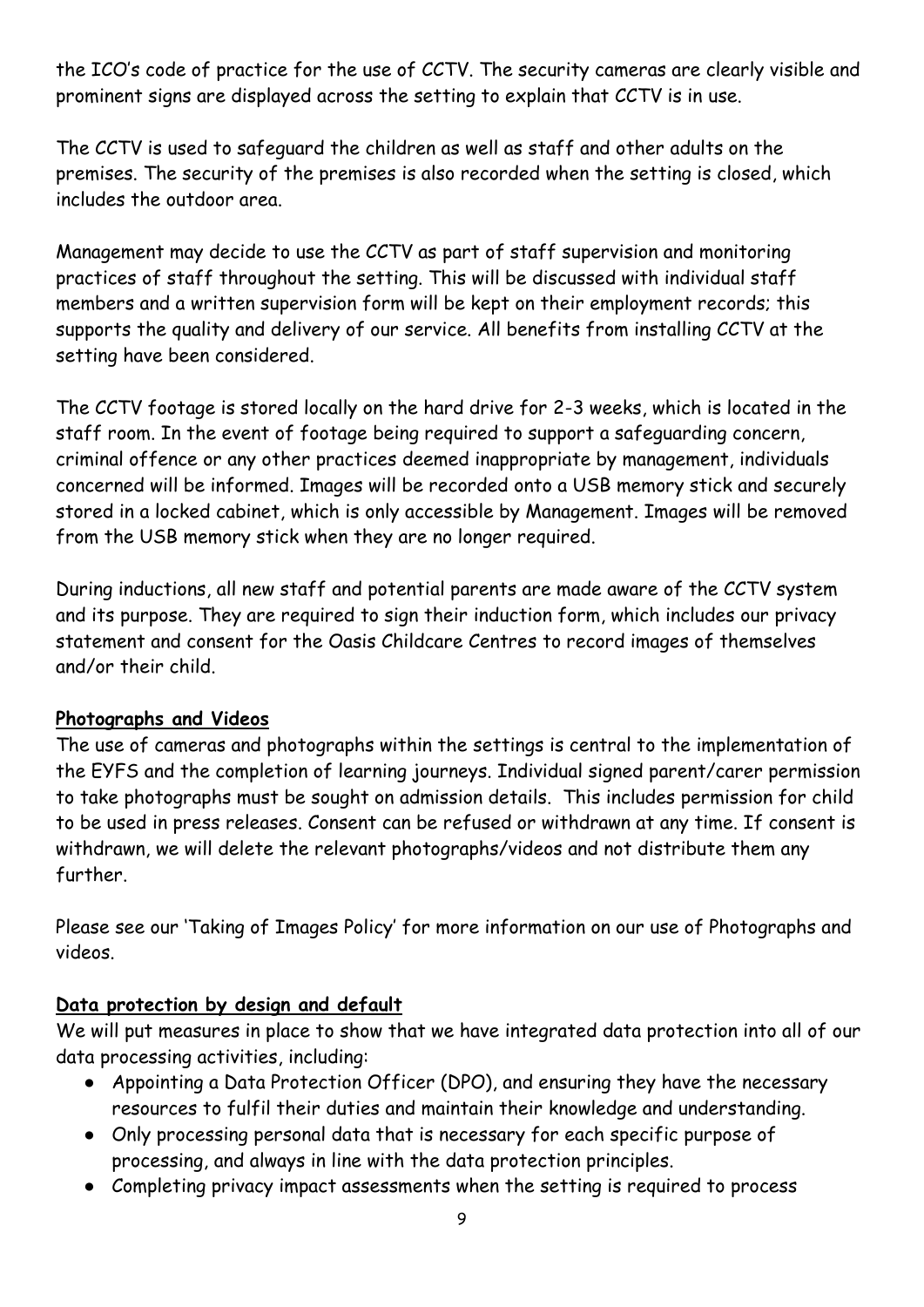personal data which presents a high risk to the rights and freedoms of individuals, and when introducing new technologies.

- Integrating data protection into internal documents including this policy, any related policies and privacy notices.
- Holding regular staff meetings/in-house staff training on data protection law, related policies and other relevant data protection matters. All staff meetings are minuted and staff attendance is recorded.
- Regularly conducting reviews and audits to test our privacy measures and make sure we are compliant.
- Maintaining records of our processing activities, including: **>**For the benefit of data subjects, making available the name and contact details of our settings and DPO, and all the information we are required to share about how we use and process personal data (please see Privacy Notices). **>**For all personal data that we hold, maintaining an internal record of the type of data,

data subject, how and why we are using the data, any third-party recipients, how and why we are storing the data, retention periods and how we are keeping the data secure.

#### **Data Protection Breaches**

Oasis Childcare Centres will endeavour to ensure that there are no personal date breaches. In the unlikely event of a suspected date breach, we will follow the procedures set out in our Data Breach Procedure.

#### **Staff Training**

All staff, committee, students and volunteers are provided with in-house data protection training as part of the induction process. Data protection also forms part of our continuous professional development, ensuring that changes to legislation, guidance, policy or procedures are shared with staff during staff meetings and/or individual staff supervision.

This policy applies to all staff employed by Oasis Childcare Centres, and to external organisations or individuals working on our behalf. Staff who do not comply with this policy may face disciplinary action (please see Disciplinary Procedures).

**All parents/carers, staff, committee, students, volunteers and other relevant professionals/contractors should note that in the event of a safeguarding concern being raised, information about children, families and/or professionals may be shared with the relevant agencies without prior consent.**

Adopted by The Oasis Management Committee on: Representative of Management Committee Signature: Review Date: August 2019 *\*Please note that this is a working document and will be regularly updated. For updated list of third parties we work with, please see the Privacy Statements on our website.*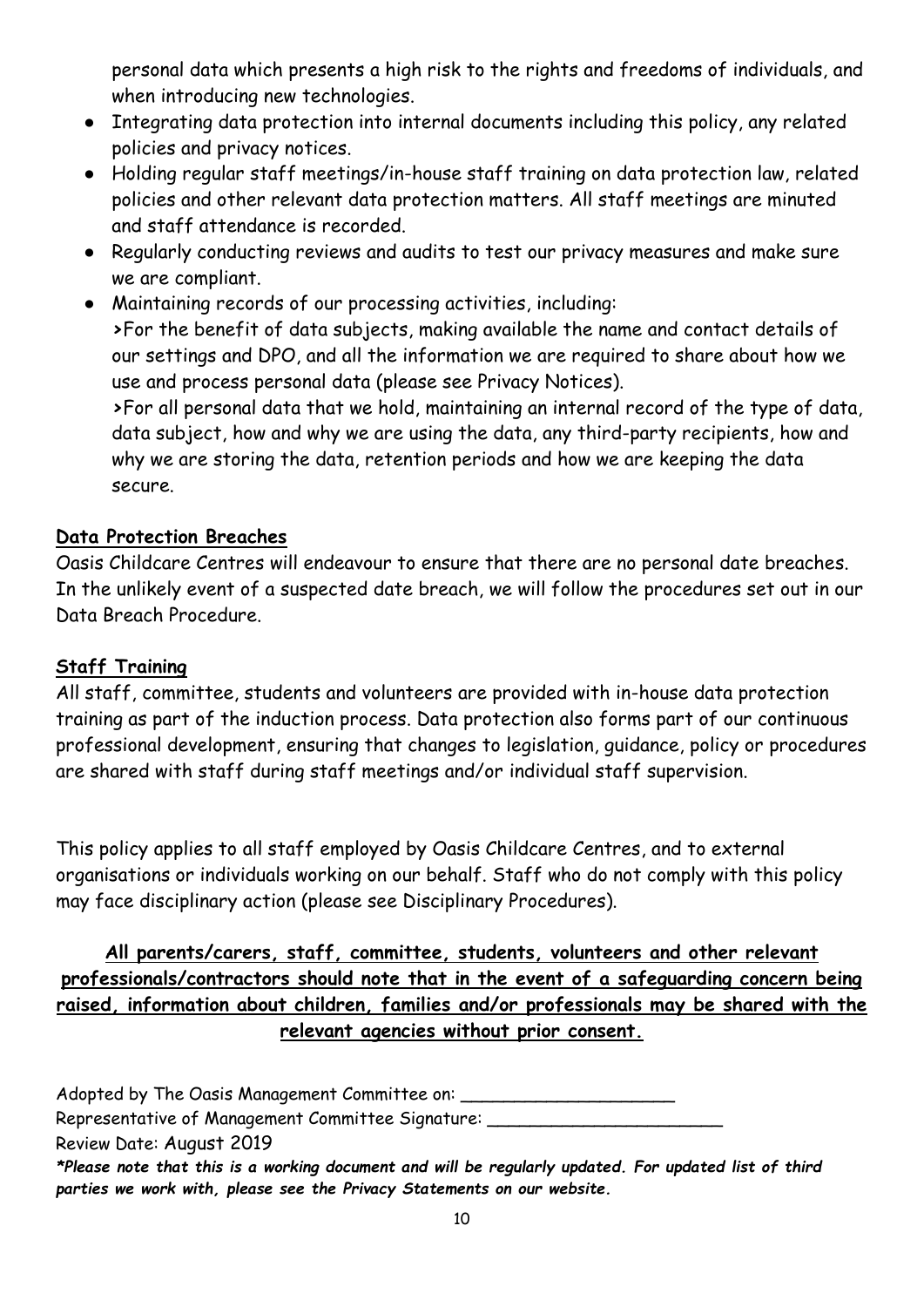# **Data Breach Procedure**

#### **What is a personal data breach?**

'A personal data breach means a breach of security leading to the accidental or unlawful destruction, loss, alteration, unauthorised disclosure of, or access to, personal data. This includes breaches that are the result of both accidental and deliberate causes. It also means that a breach is more than just about losing personal data'. (ICO, 2018)

Personal data breaches can include:

- access by an unauthorised third party;
- deliberate or accidental action (or inaction) by a controller or processor;
- sending personal data to an incorrect recipient;
- computing devices containing personal data being lost or stolen;
- alteration of personal data without permission; and
- loss of availability of personal data.

The GDPR clearly specifies that if a security incident takes place, we should quickly establish whether a personal data breach has occurred and, if so, promptly take steps to address it, including informing the ICO if required.

All data breaches will be investigated to find out whether the breach occurred as a result of human error or a systemic issue, and actions will be put in place to prevent future recurrence. This could be through staff training or making alterations to current procedures.

The following procedures are based on the document 'Guidance on personal data breaches' produced by the ICO.

# **Identifying a Data Breach**

In the event of a potential data breach being identified, the DPO must be informed immediately. The DPO will alert the Senior Manager and together, they will investigate the report to determine whether a breach has occurred, taking into consideration whether personal data has been accidently or unlawfully:

- lost
- stolen,
- destroyed,
- altered,
- disclosed or made available to unauthorised people and/or companies.

The DPO, assisted by the Senior Manager, will:

- make all reasonable efforts to contain and minimise the impact of the breach.
- assess the potential consequences, based on how serious they are, and how likely they are to happen.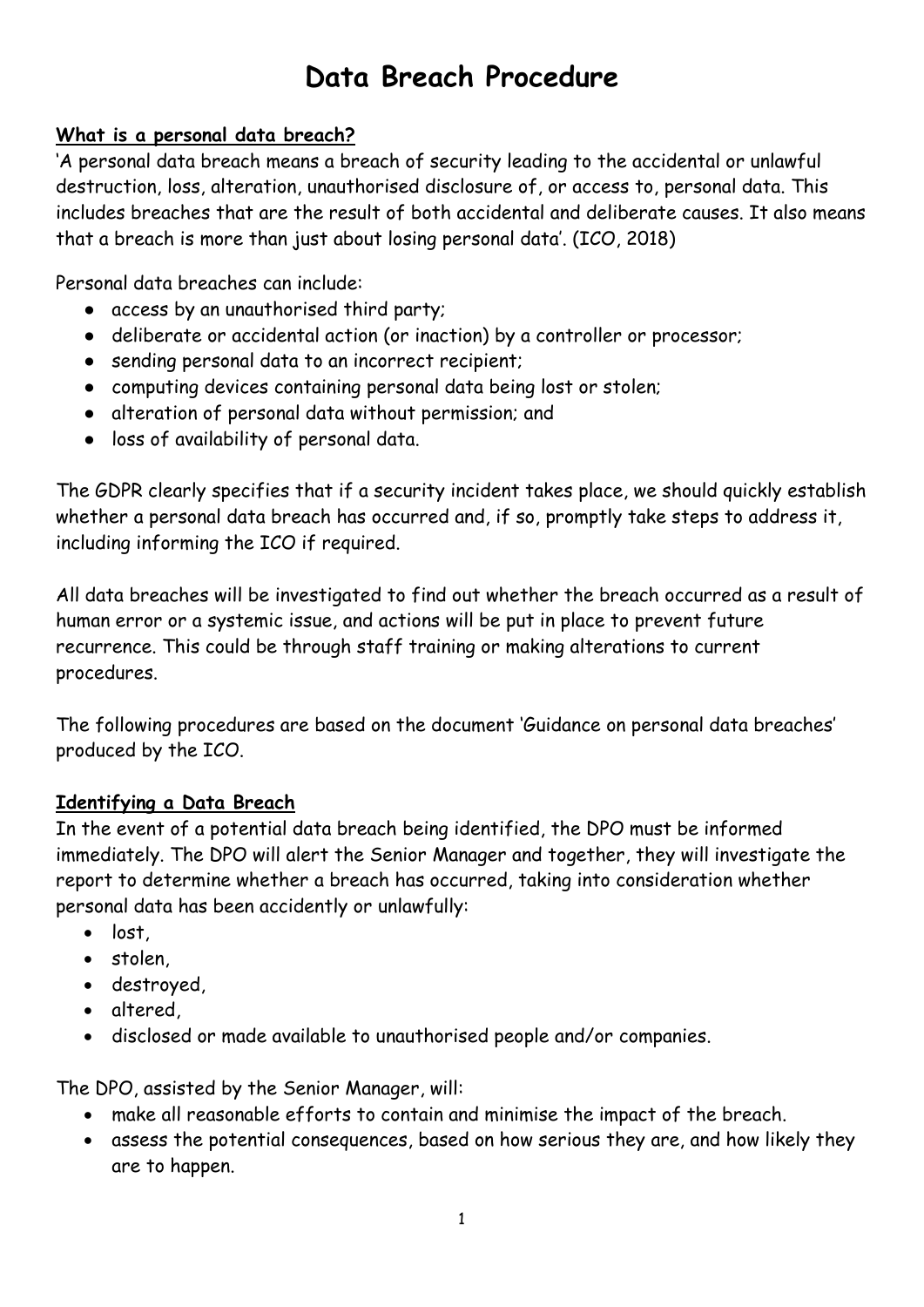- determine whether the breach must be reported to the ICO. This must be judged on a case-by-case basis. To decide, the DPO and Senior Manager will consider whether the breach is likely to negatively affect people's rights and freedoms, and cause them any physical, material or non-material damage (e.g. emotional distress), including through:
	- o Loss of control over their data
	- o Discrimination
	- o Identify theft or fraud
	- o Financial loss
	- o Unauthorised reversal of pseudonymisation (for example, key-coding)
	- o Damage to reputation
	- o Loss of confidentiality
	- $\circ$  Any other significant economic or social disadvantage to the individual(s) concerned.

If it is likely that there will be a risk to people's rights and freedoms, the DPO must notify the ICO.

The DPO will document the decision (either way), which will be stored electronically on the setting's internet drive. A designated file called GDPR has been created in the Oasis Admin Shared Drive, and within this is a designated file called 'Data Breaches'. Any potential data breaches will be stored in this file to ensure we have access to the relevant information should a decision be challenged in the future by the ICO or an individual affected by the breach.

# **Reporting a Data Breach**

Where the decision is made to notify the ICO, the DPO will complete this via the 'report a breach' page of the ICO website. This must be completed within 72 hours of becoming aware the breach. The individual(s) affected must also be informed as soon as possible. As required, the DPO will provide:

- a description of the nature of the personal data breach including, where possible:
- the categories and approximate number of individuals concerned; and
- the categories and approximate number of personal data records concerned;
- the name and contact details of the data protection officer (if your organisation has one) or other contact point where more information can be obtained;
- a description of the likely consequences of the personal data breach; and
- a description of the measures taken, or proposed to be taken, to deal with the personal data breach, including, where appropriate, the measures taken to mitigate any possible adverse effects.

If all of the above details are not known, the DPO will report as much as they can within 72 hours. The report must explain that there is a delay, the reasons why, and when the DPO expects to have further information. The DPO will submit the remaining information as soon as possible.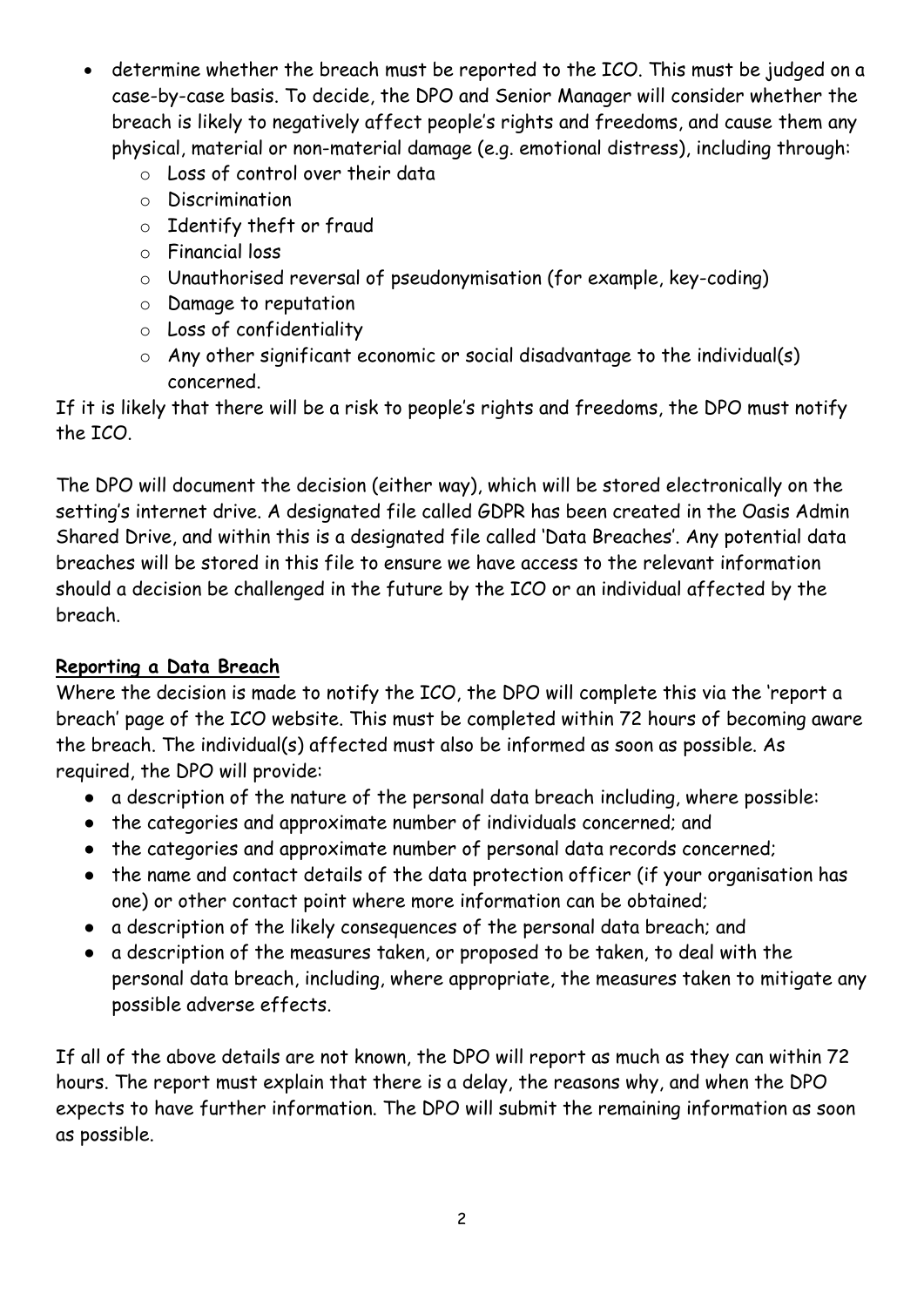#### **Informing Individuals**

If a data breach is identified as being 'high risk' to people's rights and freedoms, the individual(s) must be informed as soon as possible. We are required to describe, in clear and plain language, the nature of the personal data breach and provide, at least:

- the name and contact details of our data protection officer
- a description of the likely consequences of the personal data breach; and
- a description of the measures taken, or proposed to be taken, to deal with the personal data breach and including, where appropriate, of the measures taken to mitigate any possible adverse effects.

The DPO will also notify any relevant third parties who can help minimise the loss to individuals, such as the police, insurers, professional bodies, or bank or credit card companies.

# **Documenting Data Breaches**

In all cases, the DPO will document each breach, irrespective of whether it is reported to the ICO. For each breach, the record will include the:

- facts and causes
- effects
- action taken to contain the breach and ensure is does not happen again (such as establishing more robust processes or providing further staff training for individuals).

Records of all breaches are stored electronically on the setting's internet drive. A designated file called GDPR has been created in the Oasis Admin Shared Drive, and within this is a designated file called 'Data Breaches'. Any potential data breaches will be stored in this file to ensure we have access to the relevant information should a decision be challenged in the future by the ICO or an individual affected by the breach.

# **Actions to minimise the impact of data breaches**

Oasis Childcare Centre will take the actions set out below to minimise the impact of different types of data breach, focusing particularly on breaches that involve sensitive information. We will review the effectiveness of these actions and amend them as necessary after any data breach.

# **Sensitive information being disclosed via email (including safeguarding records):**

- All sensitive information must be password protected when being shared with authorised third parties via email.
- If special category data (sensitive information) is accidently made available via email to unauthorised individuals, the sender must attempt to recall the email as soon as they become aware of the error.
- If the sender is unavailable or cannot recall the email for any reason, the Senior Manager or DPO will contact our ICT Support to recall the email.
- In the event of the recall being unsuccessful, the DPO will contact the relevant unauthorised individuals who received the email, explain that the email was sent in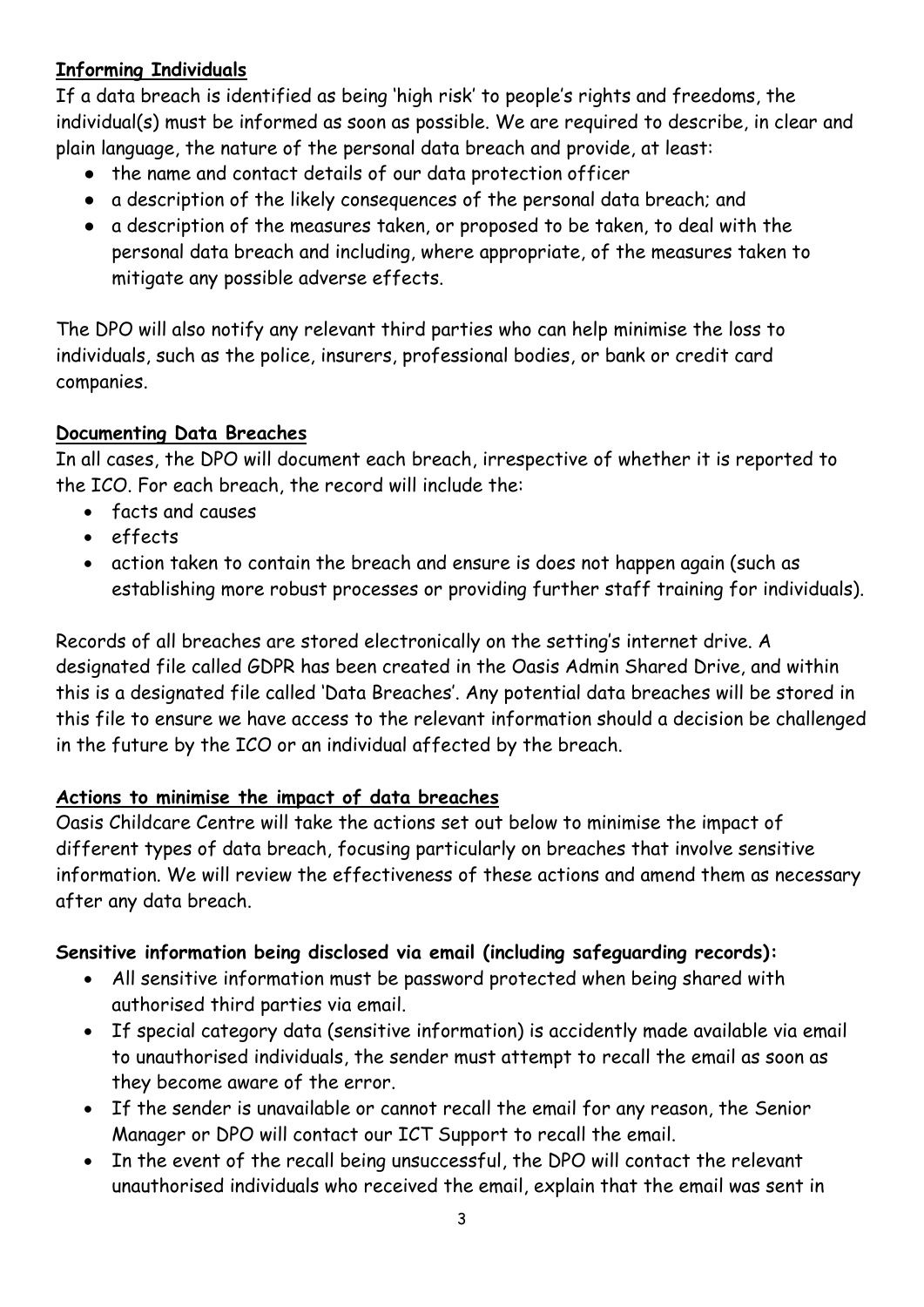error, and request that those individuals delete the information and do not share, publish, save or replicate it in any way.

- The DPO will request a written response from all of the individuals who received the data, and ensure that they all reply to confirm that they have complied with this request.
- The DPO will complete an internet search to ensure that the information has not been made public; in the event of the information being published online, the DPO will contact the publisher/website administrator and request that the information is removed from their website and deleted.
- If a staff member receives personal data sent to them in error, they must alert the sender and inform the DPO as soon as possible.

# **Setting's computers and/or laptops containing non-encrypted sensitive personal data being lost, stolen or hacked:**

- All laptop's and mobile tablet devices do not leave premises. The only exception is the Senior Manager's laptop, which is occasionally taken off-site to complete paperwork based tasks from home. The laptop is password protected and has the necessary encryption software installed.
- All documents containing sensitive information (including child protection documents) are password protected.
- Access to the internet is password protected. Its content is filtered using a Draytek router, which is set-up and configured by IP Office Solutions who provide our filtering and firewall service. Please see 'E-Safety Policy'.

Disciplinary procedures will be followed if staff do not adhere to the regulations set out in this policy (please see Disciplinary Procedures).

# **ICO Contact Details**

Information Commissioner's Office (ICO) Telephone: 0303 123 1113 Website: [https://www.ico.org.uk/concerns](https://www.ico.org.uk/concerns/)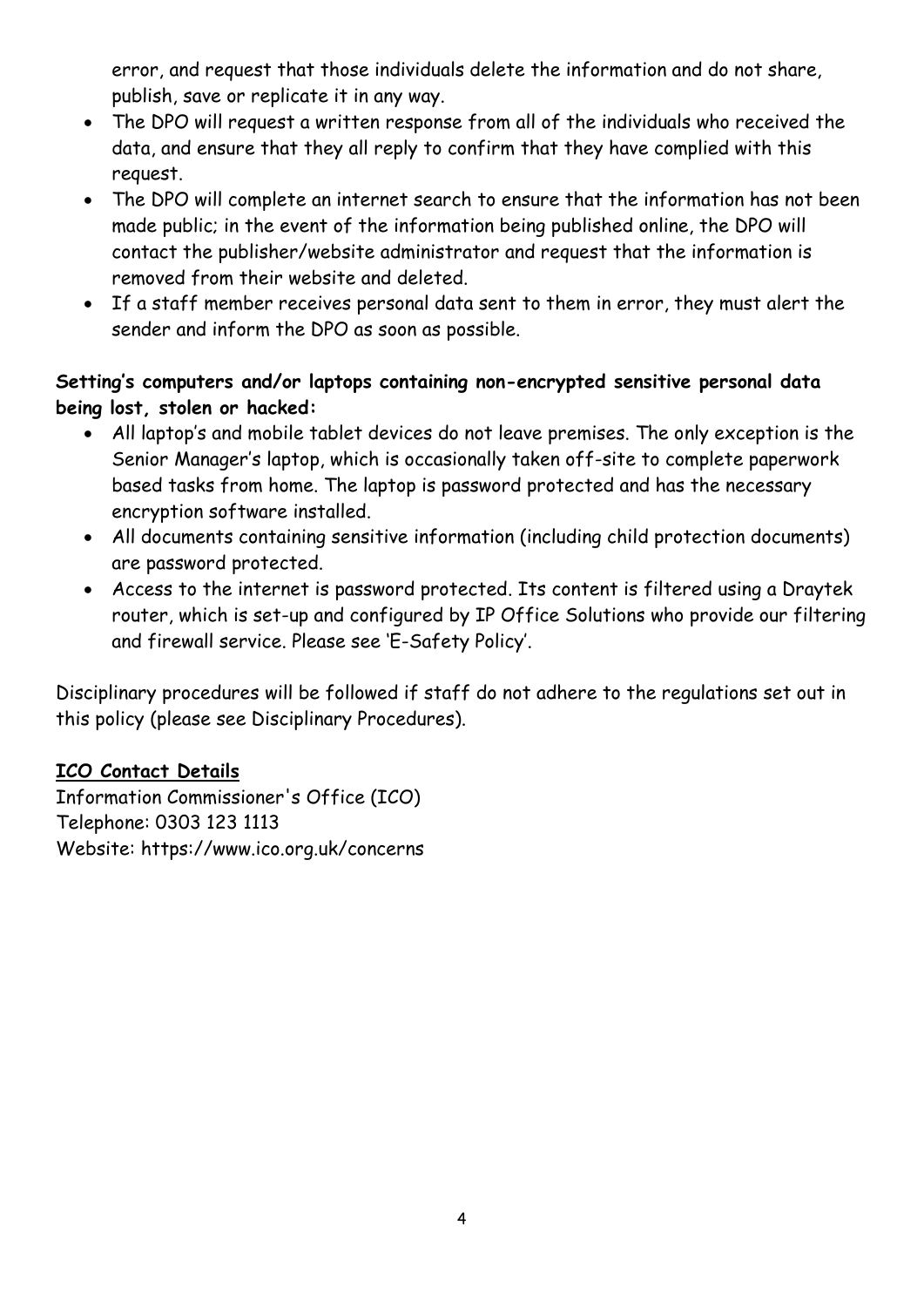# **Data Retention Checklist**

| Basic file description                                                   | Data protection issue                                                                                                 | Retention period                                                                                                                                                    | Action at the end of the<br>administrative life of the<br>record                          |
|--------------------------------------------------------------------------|-----------------------------------------------------------------------------------------------------------------------|---------------------------------------------------------------------------------------------------------------------------------------------------------------------|-------------------------------------------------------------------------------------------|
| Committee records                                                        |                                                                                                                       |                                                                                                                                                                     |                                                                                           |
| Agenda's for committee<br>meetings                                       | There may be data<br>protection issues if the<br>meeting is dealing with<br>confidential issues<br>relating to staff. | One copy should be retained with the<br>master set of minutes. All other copies<br>can be disposed.                                                                 | SECURE DISPOSAL                                                                           |
| Minutes of committee meetings                                            | There may be data<br>protection issues if the<br>meeting is dealing with<br>confidential issues<br>relating to staff. | Date of meeting + 3 years                                                                                                                                           | If these minutes contain any<br>sensitive, personal information<br>they must be shredded. |
| AGM reports presented to the<br>committee                                | There may be data<br>protection issues if the<br>report deals with<br>confidential issues<br>relating to staff.       | Reports should be kept for a minimum of<br>6 years. However, if the minutes refer<br>directly to individual reports then the<br>reports should be kept permanently. | SECURE DISPOSAL                                                                           |
| Recruitment/Employment Records                                           |                                                                                                                       |                                                                                                                                                                     |                                                                                           |
| Individual staff files                                                   | Yes - contains sensitive<br>personal information.                                                                     | 6 years from the date of termination of<br>employment                                                                                                               | SECURE DISPOSAL                                                                           |
| Job applications and interview<br>records of unsuccessful<br>candidates. | Yes - contains sensitive<br>personal information.                                                                     | Date of interview + 6 months                                                                                                                                        | SECURE DISPOSAL                                                                           |
| Job applications and interview                                           | Yes - contains sensitive                                                                                              | All relevant information added to                                                                                                                                   | SECURE DISPOSAL                                                                           |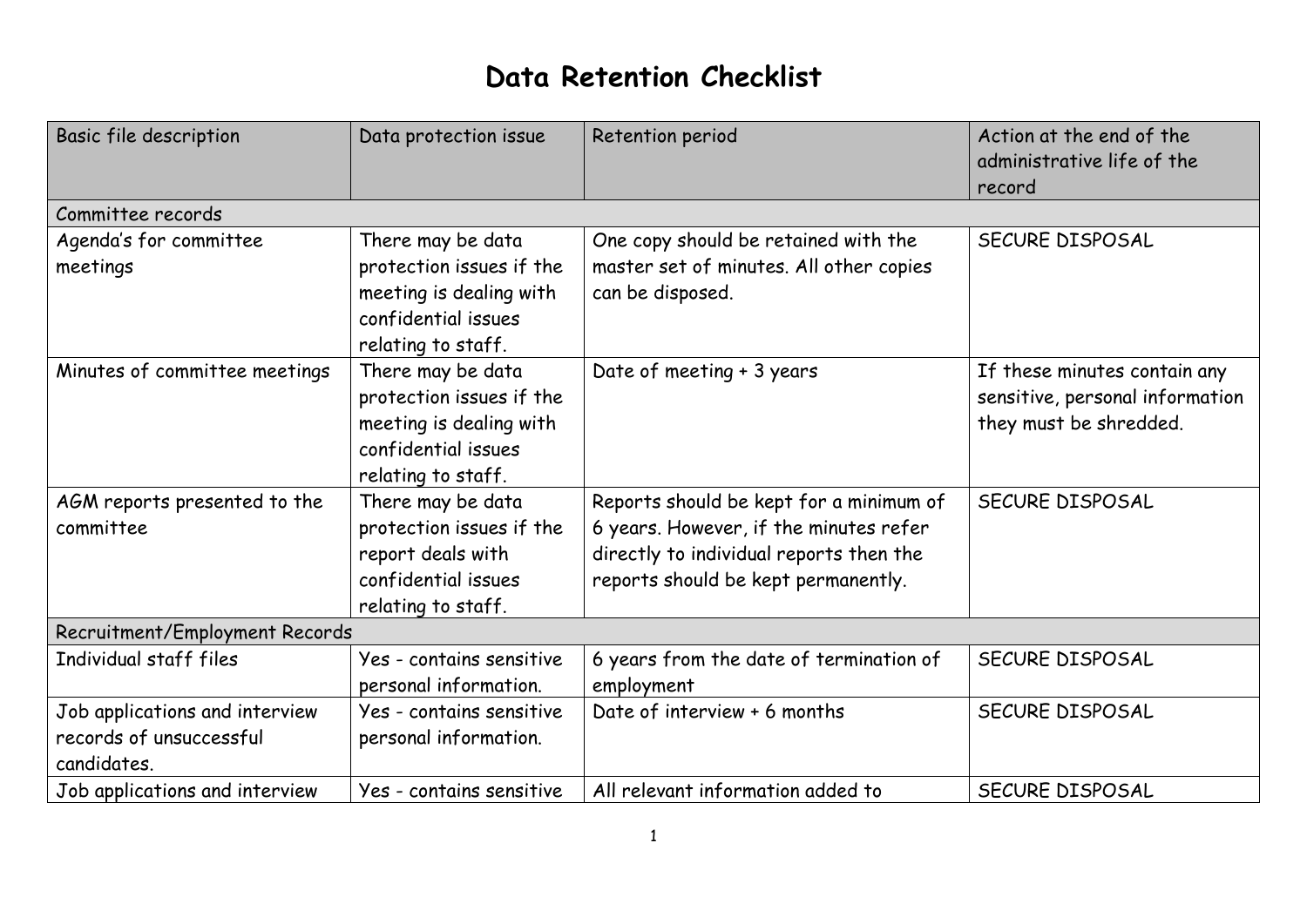| records of successful             | personal information.    | individual staff file. Any other           |                 |
|-----------------------------------|--------------------------|--------------------------------------------|-----------------|
| candidates.                       |                          | information will be retained for 6 months. |                 |
| Personnel and training records    | Yes - contains sensitive | Duration of employment + 6 years           | SECURE DISPOSAL |
|                                   | personal information.    |                                            |                 |
| Job description, contract of      | Yes - contains sensitive | Duration of employment + 6 years           | SECURE DISPOSAL |
| employment and any changes to     | personal information.    |                                            |                 |
| terms and conditions.             |                          |                                            |                 |
| Staff supervision records         | Yes - contains sensitive | Current year + 5 years                     | SECURE DISPOSAL |
|                                   | personal information.    |                                            |                 |
| Timesheets                        | Yes - contains sensitive | Current year + 6 years                     | SECURE DISPOSAL |
|                                   | personal information     |                                            |                 |
| Annual leave records              | <b>No</b>                | 6 years                                    | SECURE DISPOSAL |
| Payroll and wage records          | Yes - contains sensitive | 6 years from the financial year-end in     | SECURE DISPOSAL |
|                                   | personal information.    | which payments were made.                  |                 |
| PAYE records                      | Yes - contains sensitive | 3 years after the end of the tax year to   | SECURE DISPOSAL |
|                                   | personal information.    | which they relate.                         |                 |
| Maternity records                 | Yes - contains sensitive | 3 years after the end of the tax year in   | SECURE DISPOSAL |
|                                   | personal information.    | which the maternity pay period ends.       |                 |
| Sickness records required for     | Yes - contains sensitive | 3 years after the end of the tax year in   | SECURE DISPOSAL |
| the purposes of Statutory Sick    | personal information.    | which the payments period ends.            |                 |
| Pay                               |                          |                                            |                 |
| Records held under retirement     | Yes - contains sensitive | Current year + 6 years                     | SECURE DISPOSAL |
| benefits schemes (information     | personal information.    |                                            |                 |
| powers) regulations 1995          |                          |                                            |                 |
| Current bank details of           | Yes - contains sensitive | Duration of employment until final         | SECURE DISPOSAL |
| employees                         | personal information.    | payments are made.                         |                 |
| Any reportable accident, death    | Yes - contains sensitive | Date of incident + 12 years. In the case   | SECURE DISPOSAL |
| or injury in connection with work | personal information.    | of serious accidents a further retention   |                 |
|                                   |                          | period will need to be applied.            |                 |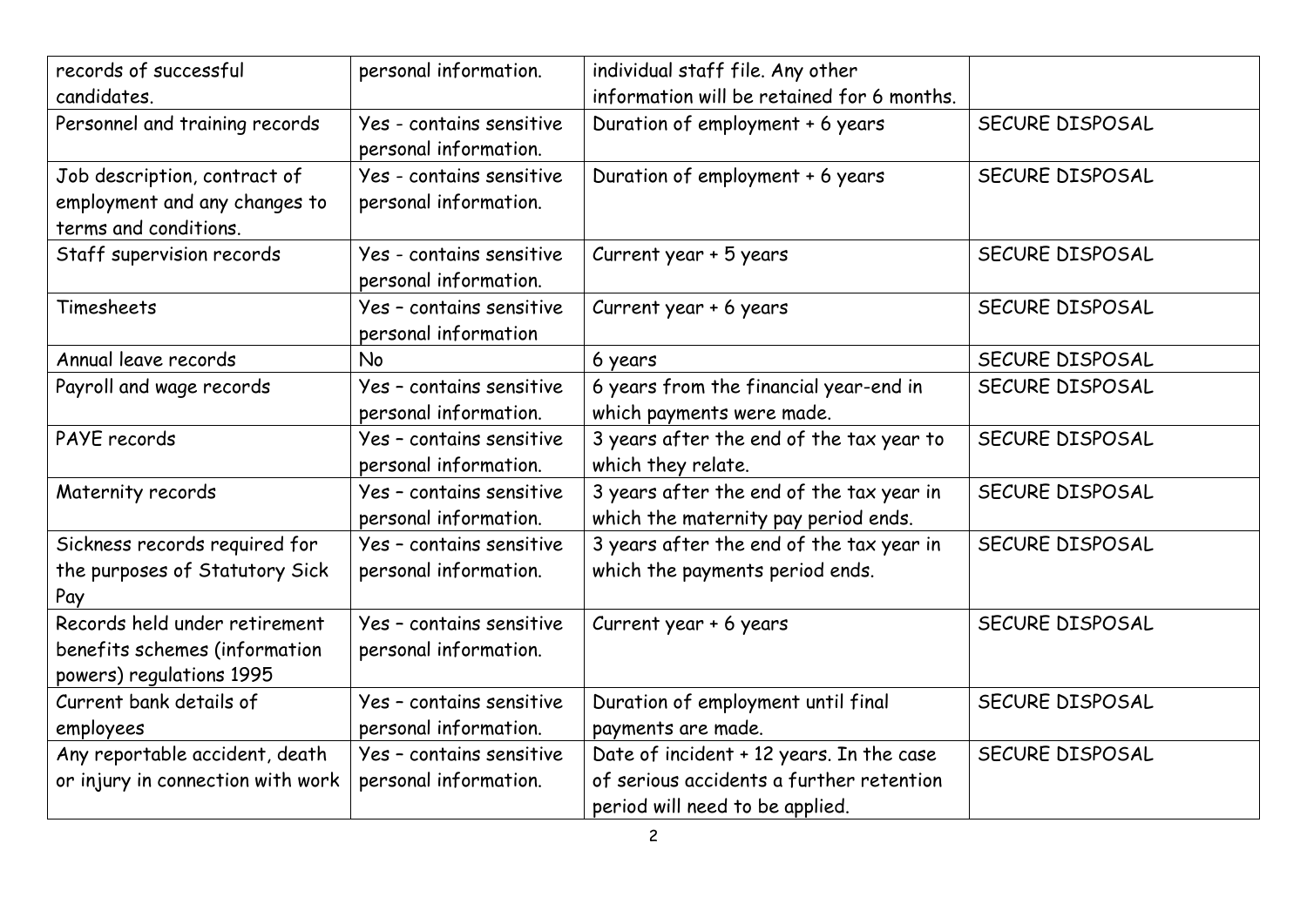| Consents for the processing of<br>personal and sensitive data                                                            | Yes - may contain<br>sensitive personal<br>information.                                                                                             | Duration of when the data is being<br>processes + 6 years                                                                                                                                                                                                 | SECURE DISPOSAL                                 |
|--------------------------------------------------------------------------------------------------------------------------|-----------------------------------------------------------------------------------------------------------------------------------------------------|-----------------------------------------------------------------------------------------------------------------------------------------------------------------------------------------------------------------------------------------------------------|-------------------------------------------------|
| Disclosure and Barring Service<br>(DBS) checks and disclosures of<br>criminal records forms                              | Yes - contains sensitive<br>personal information.                                                                                                   | The setting does not keep copies of DBS<br>certificates. If they are copied for any<br>reason, they are not retained for any<br>period longer than 6 months.                                                                                              | SECURE DISPOSAL                                 |
| Proofs of identity collected as<br>part of the process of checking<br>'portable' enhanced DBS<br>disclosures.            | Yes - contains sensitive<br>personal information.                                                                                                   | Where possible these should be checked<br>and a note kept of what evidence has<br>been seen and checked. If it is felt<br>necessary to keep a copy of the<br>documentation provided, then this should<br>be securely stored in individual staff<br>files. | SECURE DISPOSAL                                 |
| Immigration checks                                                                                                       | Yes - contains sensitive<br>personal information.                                                                                                   | 2 years after the termination of<br>employment.                                                                                                                                                                                                           | SECURE DISPOSAL                                 |
| Staff Supervision Records/<br>Professional Development Plans                                                             | There may be data<br>protection issues if the<br>meeting is dealing with<br>confidential issues<br>relating to individual<br>staff and/or children. | Date of meeting + 6 years                                                                                                                                                                                                                                 | SECURE DISPOSAL                                 |
| Disciplinary and Grievance Procedures                                                                                    |                                                                                                                                                     |                                                                                                                                                                                                                                                           |                                                 |
| Allegation of a child protection<br>nature against a member of<br>staff, including where the<br>allegation is unfounded. | Yes - contains sensitive<br>personal information.                                                                                                   | Until the persons normal retirement age<br>or 10 years from the date of the<br>allegation, whichever is longer. Then<br>review.<br>*Note - allegations that are found to be<br>malicious should be removed from                                           | SECURE DISPOSAL<br>(documents must be shredded) |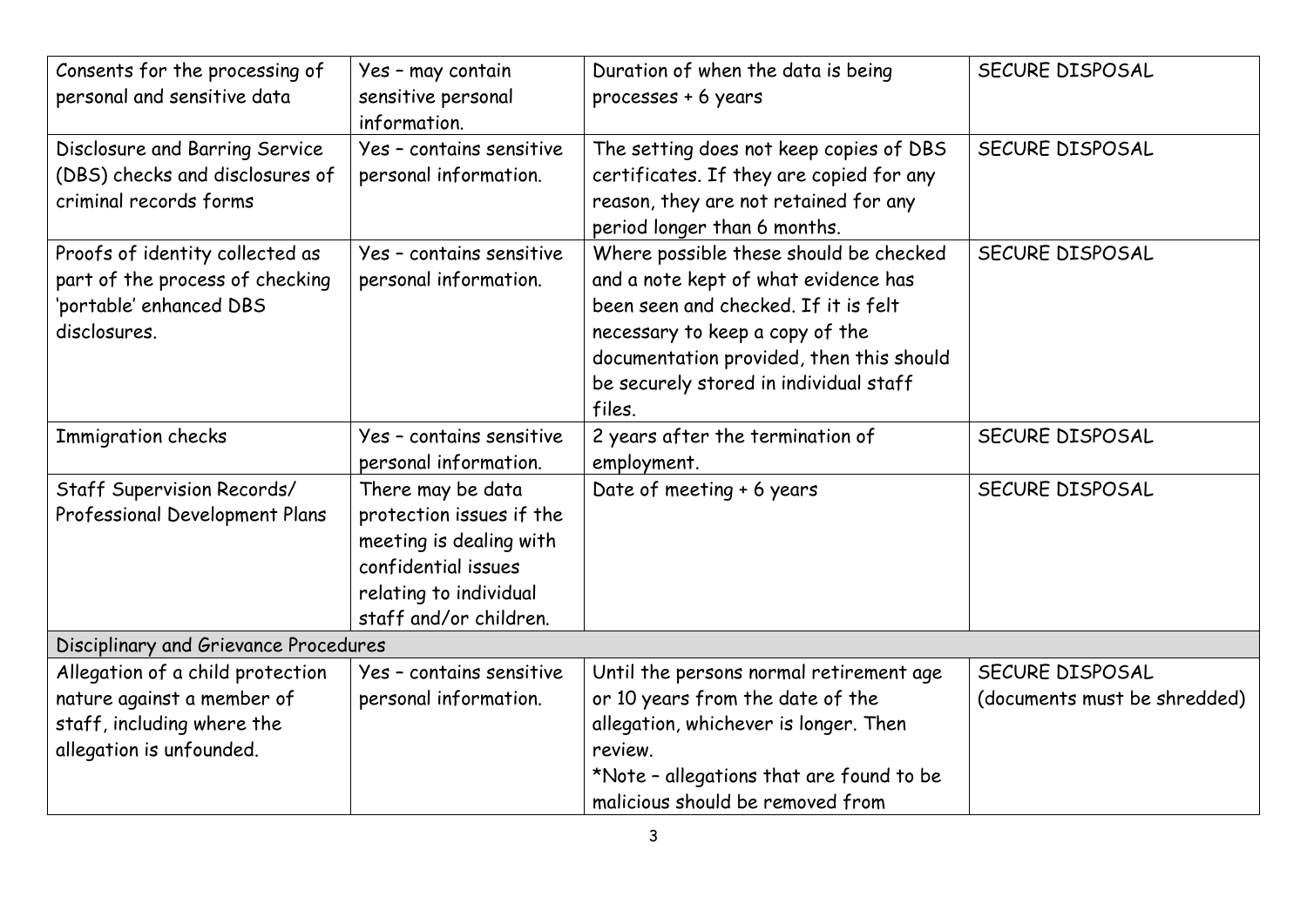| Disciplinary proceedings:<br>Oral warning<br>Written warning - level 1<br>Written warning - level 2<br>Final warning<br>Case not found                                                                                                                                                                                                     | Yes - contains sensitive<br>personal information. | personnel files. If allegation is founded,<br>they are to be kept on file and a copy<br>provided to the individual concerned.<br>Date of warning + 6 months<br>Date of warning + 6 months<br>$\bullet$<br>Date of warning + 12 months<br>Date of warning + 18 months<br>If the incident is child protection<br>$\bullet$<br>related then see above, otherwise<br>dispose of information at the end of<br>the case. | SECURE DISPOSAL<br>(if warnings are placed in<br>individual staff file then they<br>must be removed from the<br>file) |
|--------------------------------------------------------------------------------------------------------------------------------------------------------------------------------------------------------------------------------------------------------------------------------------------------------------------------------------------|---------------------------------------------------|--------------------------------------------------------------------------------------------------------------------------------------------------------------------------------------------------------------------------------------------------------------------------------------------------------------------------------------------------------------------------------------------------------------------|-----------------------------------------------------------------------------------------------------------------------|
| Children's records                                                                                                                                                                                                                                                                                                                         |                                                   |                                                                                                                                                                                                                                                                                                                                                                                                                    |                                                                                                                       |
| Individual children's registration<br>forms.                                                                                                                                                                                                                                                                                               | Yes - contains sensitive<br>personal information. | Duration of attendance + 1 year                                                                                                                                                                                                                                                                                                                                                                                    | SECURE DISPOSAL                                                                                                       |
| Child protection information<br>held in individual files.                                                                                                                                                                                                                                                                                  | Yes - contains sensitive<br>personal information. | DOB of the child + 25 years                                                                                                                                                                                                                                                                                                                                                                                        | SECURE DISPOSAL<br>(These records MUST be<br>shredded)                                                                |
| Special Educational Needs files,<br>reviews and Individual Education<br>Plans (IEPS) (includes records<br>of Education, Health and Care<br>(EHC) Plans, advice/information<br>given to parents, reports from<br>external professionals, any<br>referrals made to external<br>professionals and accessibility<br>strategies where relevant) | Yes - contains sensitive<br>personal information. | DOB of the child + 25 years.                                                                                                                                                                                                                                                                                                                                                                                       | SECURE DISPOSAL<br>(unless the document is<br>subject to a legal hold)                                                |
| Individual children's educational                                                                                                                                                                                                                                                                                                          | Yes - contains sensitive                          | Retain whilst the child attends the                                                                                                                                                                                                                                                                                                                                                                                | This information should follow                                                                                        |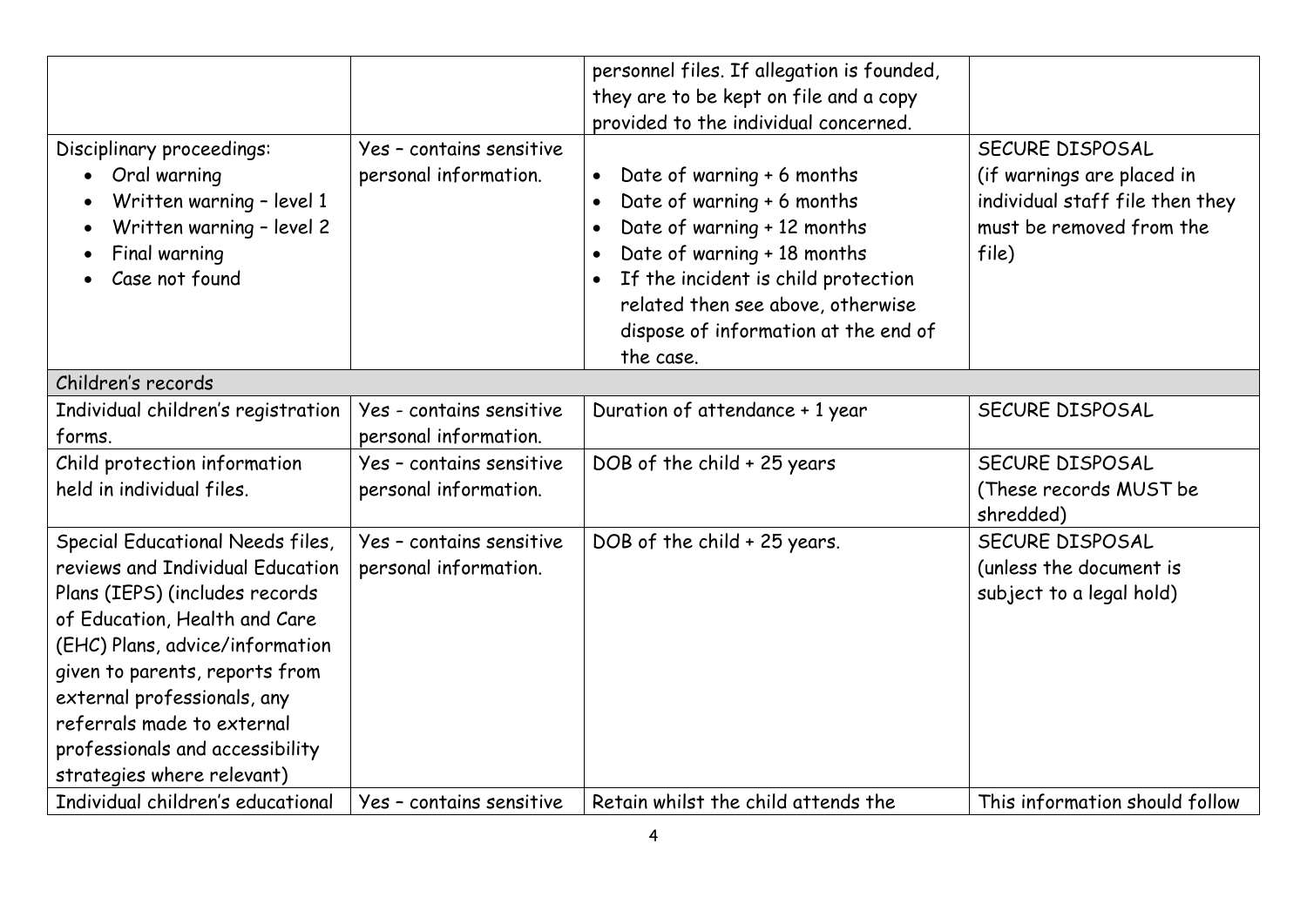| records, (including baseline<br>assessments, termly | personal information.                                                                                                                               | setting as a minimum.<br>DOB of the child + 25 years                                                                                    | the child when he/she leaves<br>the setting. This will include: |
|-----------------------------------------------------|-----------------------------------------------------------------------------------------------------------------------------------------------------|-----------------------------------------------------------------------------------------------------------------------------------------|-----------------------------------------------------------------|
| assessments and progress<br>tracker)                |                                                                                                                                                     |                                                                                                                                         | To another nursery setting<br>To primary school<br>$\bullet$    |
| Administration                                      |                                                                                                                                                     |                                                                                                                                         |                                                                 |
| Complaints                                          | Yes - may contain<br>sensitive information.                                                                                                         | Date of the resolution of complaint + a<br>minimum of 6 years. Then review for<br>further retention in case of contentious<br>disputes. | <b>SECURE DISPOSAL</b>                                          |
| Staff meeting minutes                               | There may be data<br>protection issues if the<br>meeting is dealing with<br>confidential issues<br>relating to individual<br>staff and/or children. | Date of the meeting + 3 years                                                                                                           | SECURE DISPOSAL                                                 |
| Signing in sheets (children)                        | Yes - contains personal<br>information                                                                                                              | Current year + 6 years                                                                                                                  | SECURE DISPOSAL                                                 |
| Signing in sheets (visitors)                        | Yes - contains personal<br>information                                                                                                              | Current year + 6 years                                                                                                                  | SECURE DISPOSAL                                                 |
| School meals register                               | Yes - personal<br>information                                                                                                                       | Current year + 3 years                                                                                                                  | SECURE DISPOSAL                                                 |
| Attendance registers                                | Yes - contains personal<br>information                                                                                                              | Current academic year + 3 years                                                                                                         | SECURE DISPOSAL                                                 |
| Parental declarations for<br>Funding.               | Yes - contains personal<br>and sensitive<br>information.                                                                                            | 7 years                                                                                                                                 | SECURE DISPOSAL                                                 |
| Record of sickness/absence                          | Yes - contains personal<br>information                                                                                                              | Current academic year + 2 years                                                                                                         | SECURE DISPOSAL                                                 |
| Ofsted Report                                       | <b>No</b>                                                                                                                                           | Until new report is published                                                                                                           | SECURE DISPOSAL                                                 |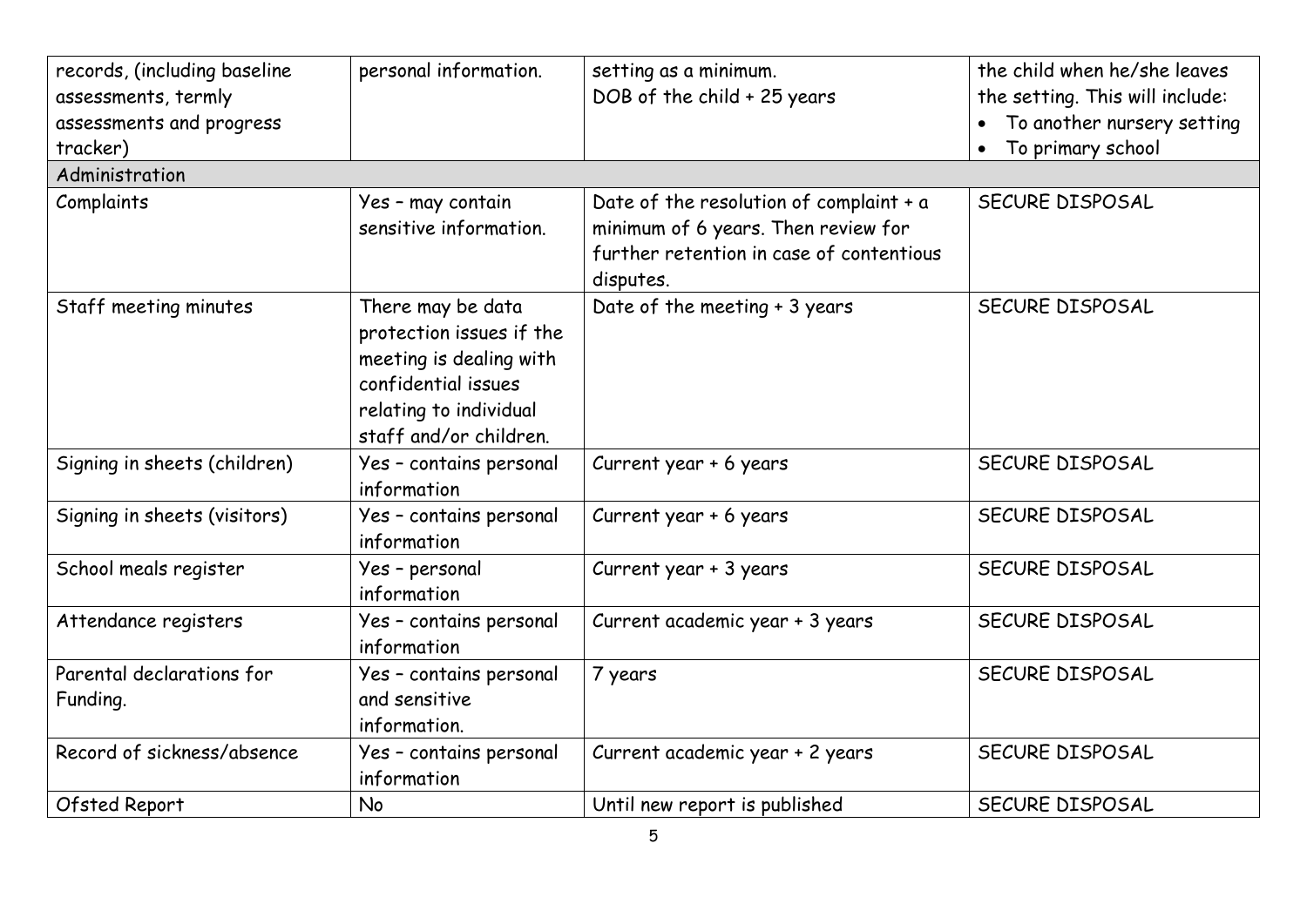| Educational trips/visits                                                                                                                 |                                                   |                                                                                                                                                                                             |                 |
|------------------------------------------------------------------------------------------------------------------------------------------|---------------------------------------------------|---------------------------------------------------------------------------------------------------------------------------------------------------------------------------------------------|-----------------|
| Parental consent forms for<br>school trips where there has<br>been no major incident                                                     | Yes - contains personal<br>information            | Conclusion of the trip                                                                                                                                                                      | SECURE DISPOSAL |
| Parental consent forms for<br>school trips where there has<br>been a major incident                                                      | Yes - contains personal<br>information            | DOB of the child involved in the incident +<br>25 years.<br>The permission slips for all children on<br>the trip need to be retained to show the<br>rules had been followed for all pupils. | SECURE DISPOSAL |
| Health and Safety                                                                                                                        |                                                   |                                                                                                                                                                                             |                 |
| Accident reporting:<br>• Adults<br>• Children                                                                                            | Yes - contains sensitive<br>personal information. | Date of the incident + 6 years<br>$\bullet$<br>DOB of the child + 25 years                                                                                                                  | SECURE DISPOSAL |
| Control of Substances<br>Hazardous to Health (COSHH)                                                                                     | No                                                | Current year + 40 years                                                                                                                                                                     | SECURE DISPOSAL |
| Fire precautions log book                                                                                                                | <b>No</b>                                         | Current year + 6 years                                                                                                                                                                      | SECURE DISPOSAL |
| <b>Financial Management</b>                                                                                                              |                                                   |                                                                                                                                                                                             |                 |
| Employer's liability insurance<br>certificate                                                                                            | No                                                | Closure of the school + 40 years                                                                                                                                                            | SECURE DISPOSAL |
| Annual accounts                                                                                                                          | No                                                | Current year + 6 years                                                                                                                                                                      | SECURE DISPOSAL |
| All records relating to the<br>creation and management of<br>budgets, including the annual<br>budget statement and<br>background papers. | No                                                | Duration of the budget + 3 years                                                                                                                                                            | SECURE DISPOSAL |
| Invoices, receipts, order books<br>and requisitions, delivery notices                                                                    | No                                                | Current financial year + 6 years                                                                                                                                                            | SECURE DISPOSAL |
| Records relating to the                                                                                                                  | <b>No</b>                                         | Current financial year + 6 years                                                                                                                                                            | SECURE DISPOSAL |